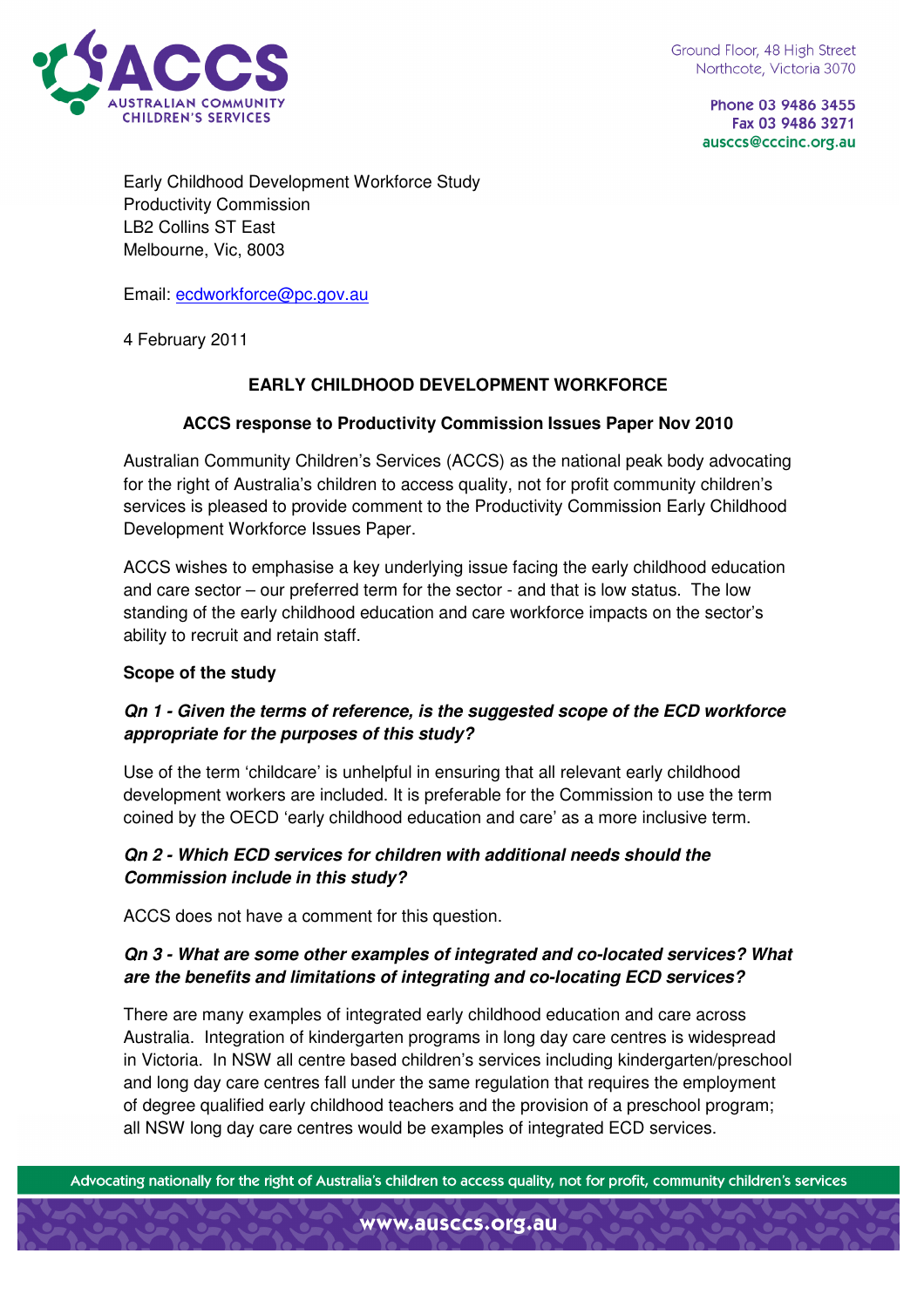Queensland has a large state funded program of pre-school teachers working in long day care providing kindergarten programs as part of a national initiative.

In Victoria there are 63 integrated children's centres providing early childhood education and care, maternal and child health and other child and family services such as early intervention, family support and/or counselling services.

ACCS is committed to supporting flexible and responsive delivery of high quality children's services, matched to local community need and demand, delivered in a way which enables civic participation to strengthen communities.

We recognise that the integration of not just a variety of early childhood education and care services, but child and family services is one means to these ends. Integration can contribute to these goals by:

- 1. Making services easier to access for children and families
- 2. Enabling professionals to collaborate across disciplines
- 3. Reducing fragmentation in service delivery
- 4. Increasing capacity to respond to diverse and changing needs
- 5. Enabling families and children to receive seamless holistic education, care, health and welfare services

The hallmarks of integrated child and family services are:

- Shared physical space (a building or a precinct)
- Shared information, in a climate of trust and respect
- Shared resources such as enrolment forms, planning days, funds, etc
- A shared vision, philosophy and goals (including a commitment to improving the qualitative experiences of integrated support, especially among children and their families)

Integration is an ambitious and complex undertaking and there is no one right way. Nor is it a single event, but rather an ongoing process which requires integrated thinking, leadership and dedicated resources. We believe that understanding local context is critical to developing a model for integration that meets the needs of local stakeholders. We also argue that, for any model of integration to be successful, attention must be given to issues of governance, management, leadership, funding arrangements, service delivery, professional practice, evaluation and a carefully planned and fully resourced transition process.

### **Early childhood education and care workforce**

**Qn 4 - Does this list provide comprehensive coverage of formal childcare settings? Is this an adequate representation of the broad roles and responsibilities of childcare and preschool workers? What characteristics describe the childcare and preschool workforces — in terms of demographics,**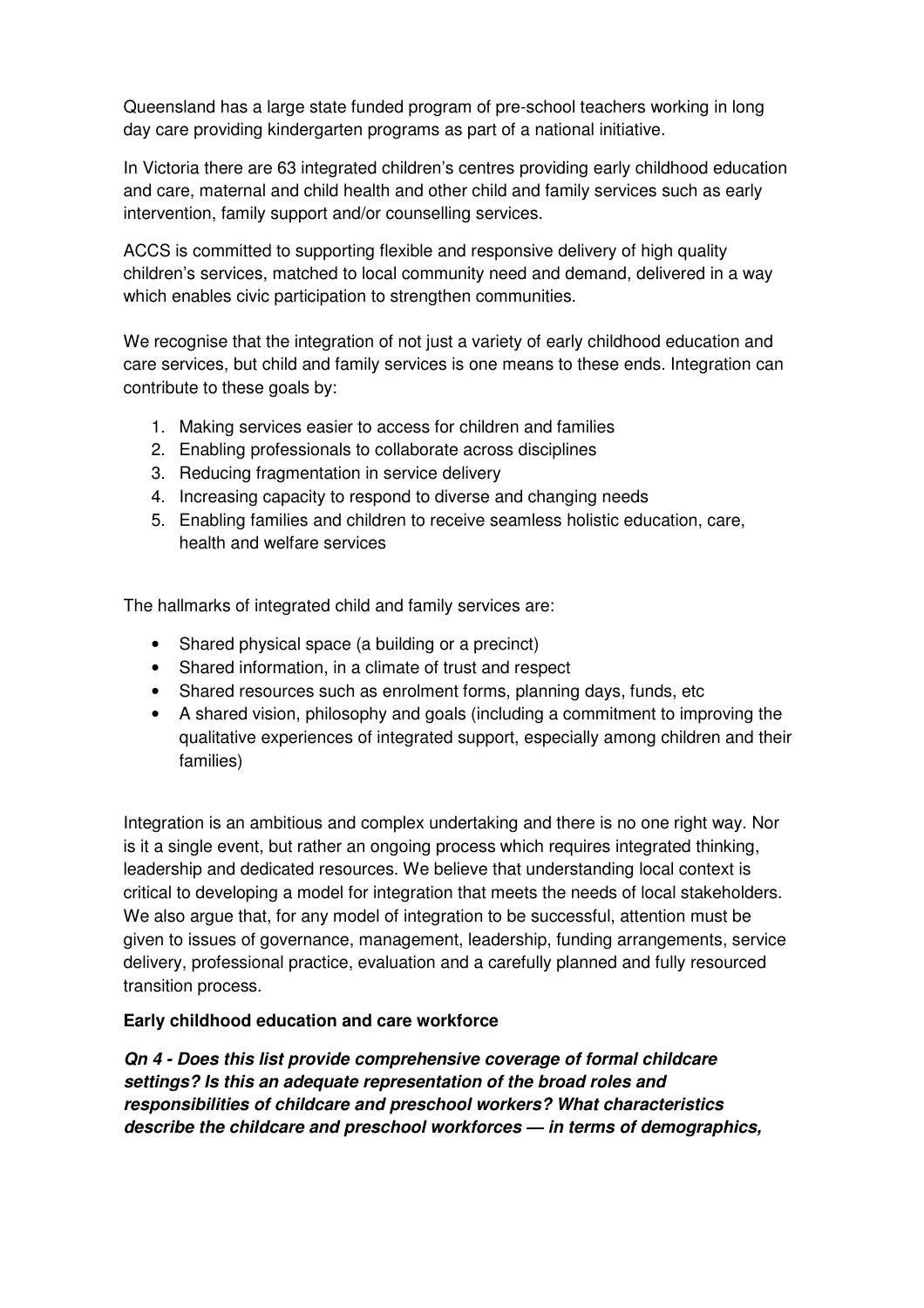### **wages and salaries, working conditions, employment status, staff turnover, unfilled vacancies, and job satisfaction?**

ACCS believes this is an adequate representation of the sector, although ACCS would like to see 'administration' under the category of 'other', and Managers of Integrated Child and Family Centres.

ACCS refers the Commission to the LHMU Big Steps in Child Care campaign for an outline of the conditions in the sector. This is available at http://www.lhmu.org.au/campaigns/big-steps-in-childcare

**Child health and family support workforces (health workforce mostly outside scope of study)** 

**Qn 5 - What characteristics describe the child health and family support workforces — in terms of demographics, wages and salaries, working conditions, employment status, staff turnover, unfilled vacancies, and job satisfaction?** 

ACCS is not in a position to comment on the child health and family support workforces.

#### **Workforce for children with additional needs**

**Qn 6 - What characteristics describe the workforce that provides services to children with additional needs — in terms of demographics, wages and salaries, working conditions, employment status, staff turnover, unfilled vacancies, and job satisfaction?** 

ACCS does not have a comment on this question.

### **Data describing the ECD workforce**

### **Qn 7 - What data collections provide information on the ECD sector and its workforce?**

- Child Care Census although not the same questions are asked each time
- NATSEM -National Centre for Social and Economic Modelling 'Who Cares for School Age Kids: Staffing Trends in Outside School Hours Care' 2010 – available online at http://www.canberra.edu.au/centres/natsem/publications
- National Children's Services Workforce Survey 2006
- HILDA The Household Income and Labour Dynamics in Australia survey available online at http://www.melbourneinstitute.com/hilda/
- LSAC Longitudinal Study of Australian Children available online at http://www.aifs.gov.au/growingup/

For the purposes of providing an evidence based response for this Productivity Commission ECD Issues Paper, ACCS surveyed our members on the issues currently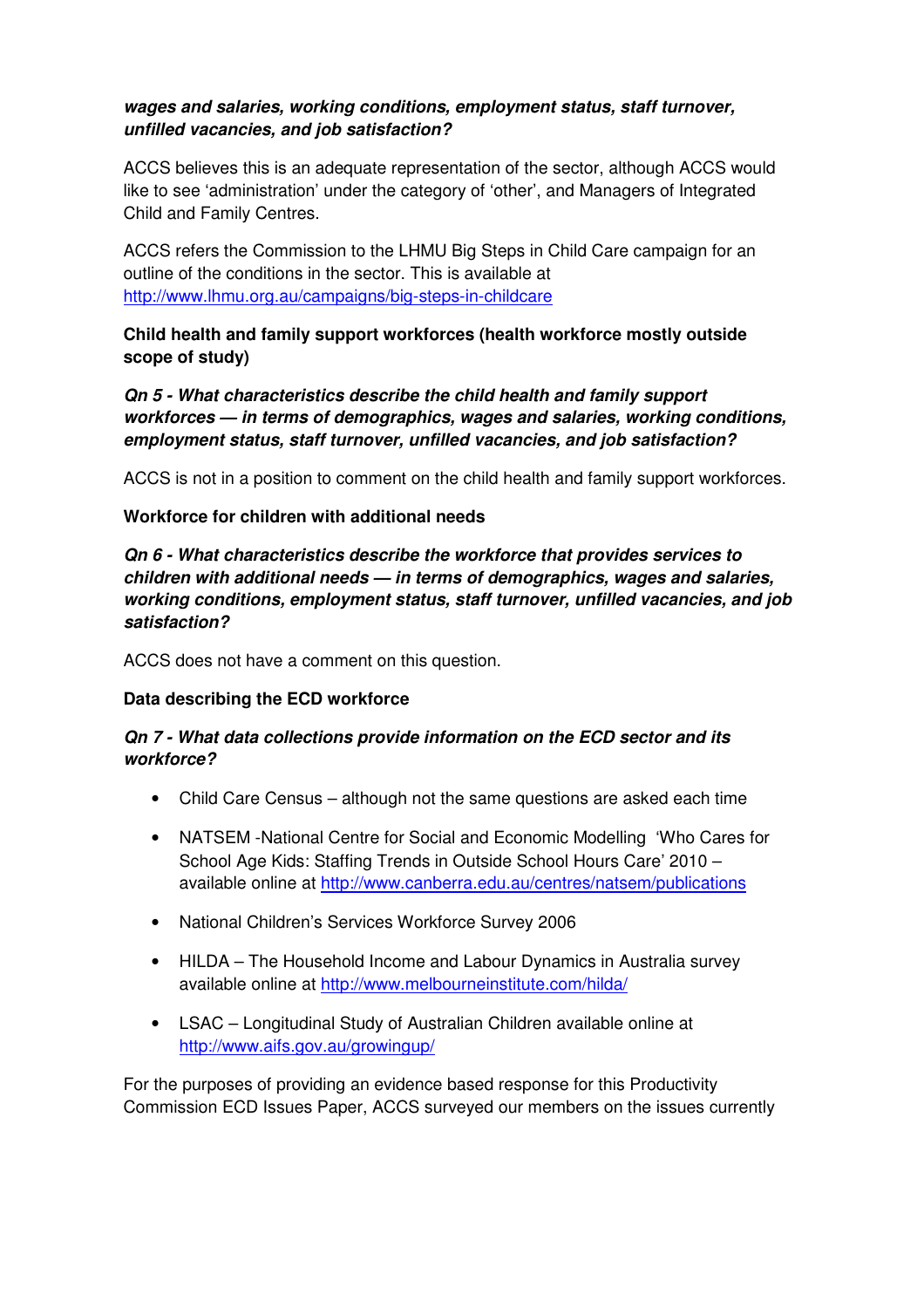facing the workforce. Quantitative results are in attachment 1, comments received are quoted throughout this submission. Full details of comments are available on request.

#### **Governments' current role in the ECD sector**

## **Qn 8 - How do the differing roles and policies of governments affect the planning and provision of the ECD workforce?**

ACCS does not have a comment on this question.

# **Qn 9 - Are there examples of jurisdictions or councils with effective policies and programs that could be usefully transferred and applied in other areas of Australia? How might these data collections be improved?**

ACCS does not have a comment on this question.

### **COAG agreements and frameworks affecting ECD**

**Qn 10 - Are there other significant policies governing the ECEC, child health and family support sectors and their workforces that the Commission should be aware of?** 

ACCS believes this is a comprehensive list.

#### **Demand for early childhood education and care workers**

## **Qn 11 - What are some of the child development reasons families choose to use, or not use, different ECEC services? How is this changing over time?**

ACCS directs the Productivity Commission to an excerpt from the CCC (ACCS Victoria) research report A Very Empowering Feeling:

In 2007 CCC gathered data from families across Victoria about their experience of community owned and managed children's services; it reveals the families in this study value partnerships and a real connection that encourages different types of involvement and which is focused on shared decision making about the education and care of their children despite challenges and constraints on family involvement. For these families community owned services are places where connectedness with families and the local community and responsiveness to local and individual family needs are paramount (Community Child Care 2007; p3).

There is a continuing strong demand for formal ...child care (Elliott 2006; p 16). Department of Education, Employment and Workplace Relations Census data summary indicates that there are increasing numbers of children attending 'child care' (DEEWR 2008; p12).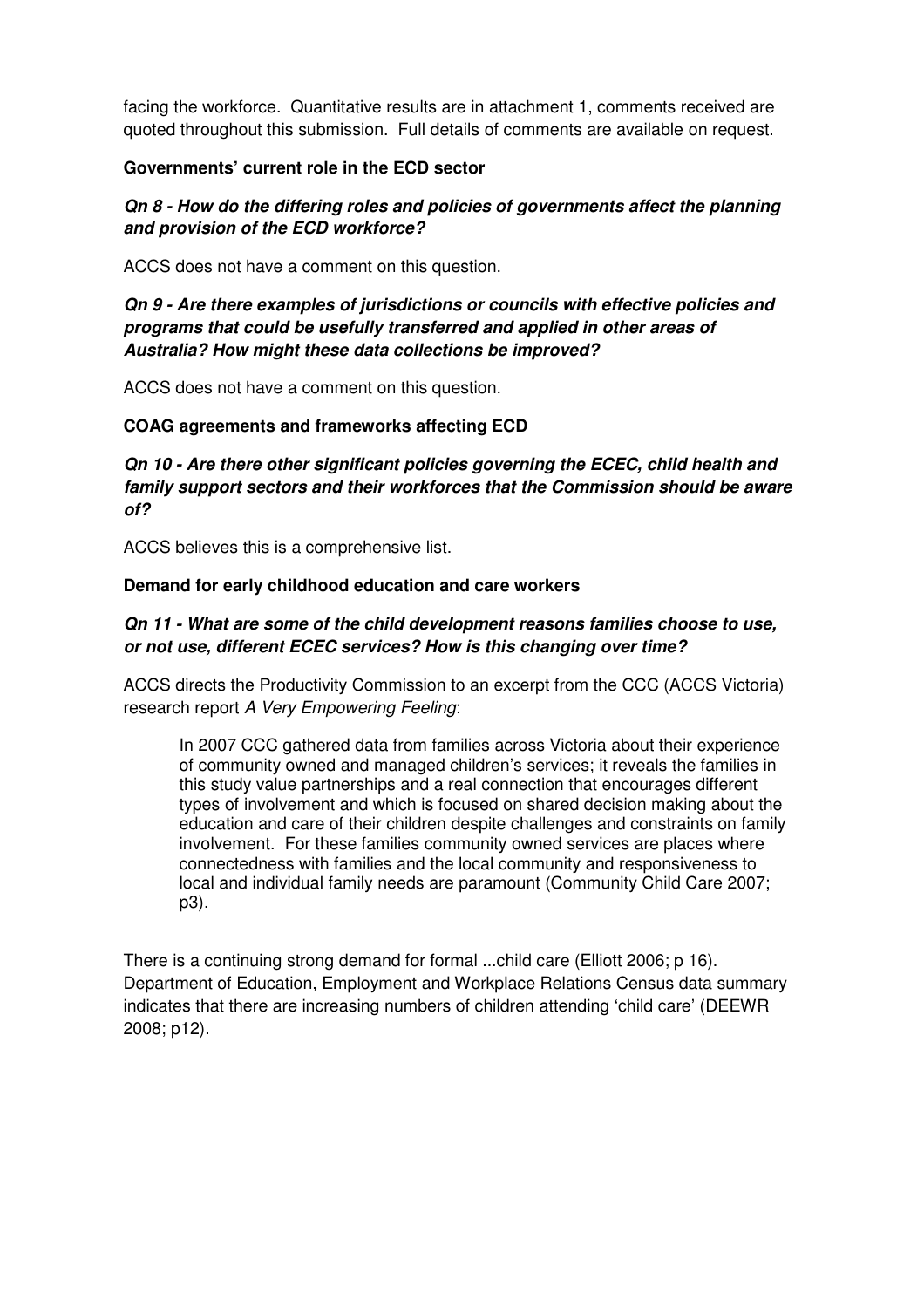#### **Labour force participation**

# **Qn 12 - To what extent is female labour force participation influenced by the availability of formal childcare? How might the demand for ECEC services be affected by changes to female labour force participation?**

ACCS does not have a comment on this question.

# **Qn 13 -To what extent does the relative cost of ECEC services determine the demand for those services?**

The market power of families is extremely limited due to lack of choice in the child care sector. In most communities there is a lack of places in alternative services, and in some geographically isolated communities there is a lack of alternative centre based services.

When child care fees increase a decision is made in some families to withdraw from the workforce in order to care for the children resulting in the loss of skills and labour from the economy and a loss of career engagement for the parents. Most families however are not able to seriously consider this option as having both parents working is a necessity.

Some families can tolerate extremely high fees that absorb much of the earnings of the prime care giver, in the interests of maintaining a foothold in the workforce. (Community Child Care July 2009; Submission to Australian Treasury)

#### **Demand for child health workers**

### **Qn 14 - What factors affect the demand for, and the skills required of, the child health workforce?**

ACCS does not have a comment on this question.

#### **Demand for family support workers**

### **Qn 15 - What factors affect the demand for, and the skills required of, the family support workforce?**

ACCS does not have a comment on this question.

#### **Future demand for ECD workers**

### **Qn 16 - How might the proposed qualification standards, staffing levels, and the implied mix of skills and knowledge assist the delivery of the desired outcomes for children?**

ACCS believes that the early childhood education and care sector requires a skilled workforce. The standards in the COAG reforms are vital to achieving outcomes for children. The new national curriculum and a national framework for ratings and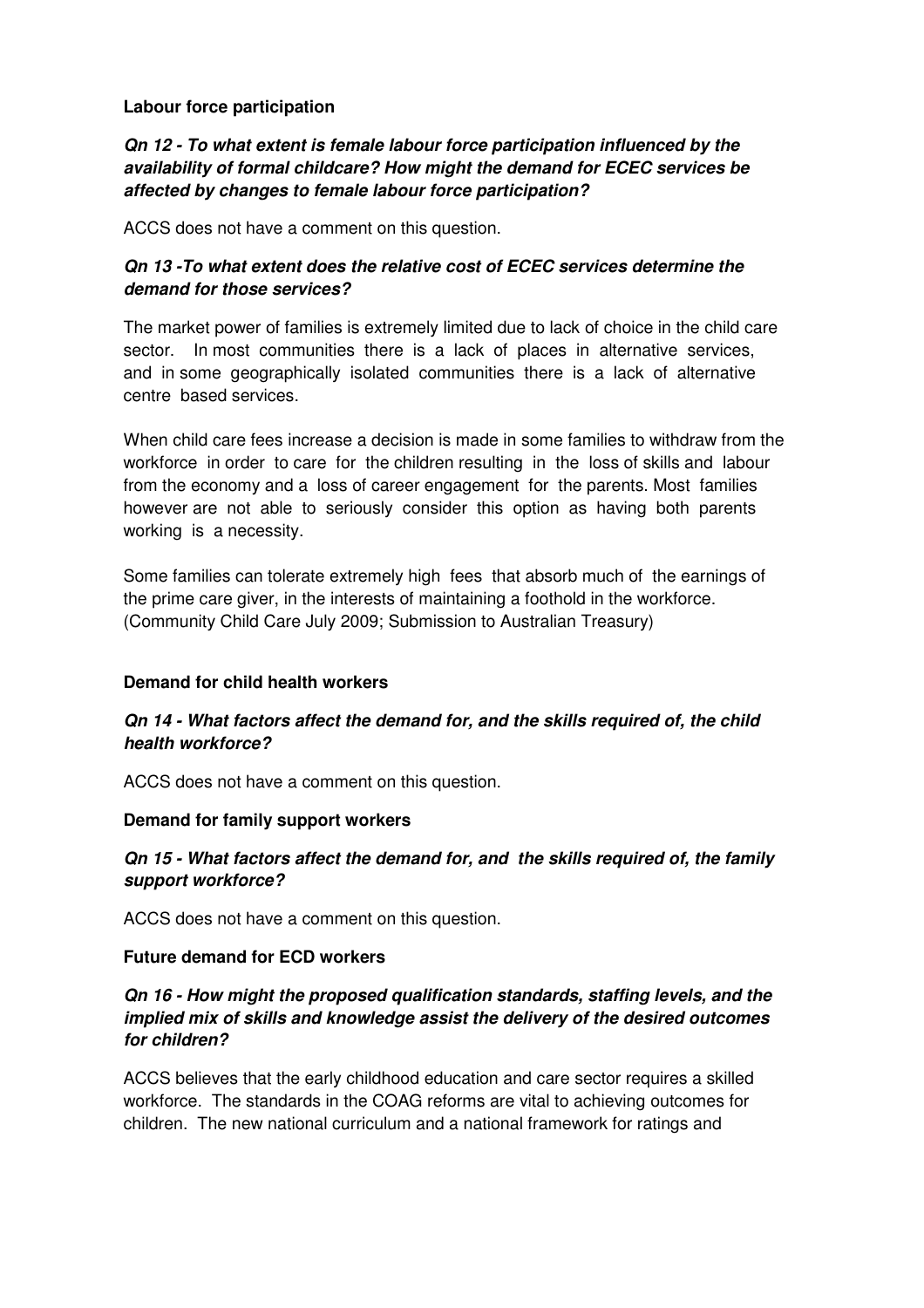assessment will all positively impact on the health, learning and development outcomes for children.

# **Qn 17- What effect will the new standards and targets have on demand for ECD workers?**

ACCS believes there will be an increased demand for qualified early childhood education and care workers.

# **Qn 18 - What options are available for funding the increased wages and salaries of more highly qualified ECD workers?**

ACCS believes the options include:

- Increased parent fees which can exclude families
- Direct subsidies from government tied to staffing levels and qualifications
- Increased fee subsidies to assist parents to pay higher fees

# **Qn 19 - How will increased fertility rates, changing family structures, the introduction of paid parental leave and other demographic, social and policy factors affect the demand for ECD services and ECD workers?**

If more babies are being born and there are more parents in the workforce, we would expect demand will increase for both places and workers. But ACCS does not want to see uncontrolled growth.

ACCS believes that the Australian Government has an important role in developing planning legislation for all service types (long day care, occasional care, family day care, outside school hours care, in-home care) that ensures that families have access to notfor-profit community owned children's services, allowing families' choice in child care. Australia needs a system that allows and encourages the development of community owned services, while preventing new commercial for-private-profit services from opening where they will undermine the viability of existing services.

Options for achieving this include:

- A cap on CCB places for for-profit services in communities where the community based service has vacancies, or where there are existing private services with vacancies
- Denial of CCB approval for new for-profit services in communities where there is no community based service or where the for-profit service will be located in close proximity to an existing community based service
- Government capital investment to develop community based services in communities where none exist and where there is evidence of viability.

Planning systems such as this are successfully applied in other industry sectors. For example, the National Health Act 1953 controls the location of pharmacies that are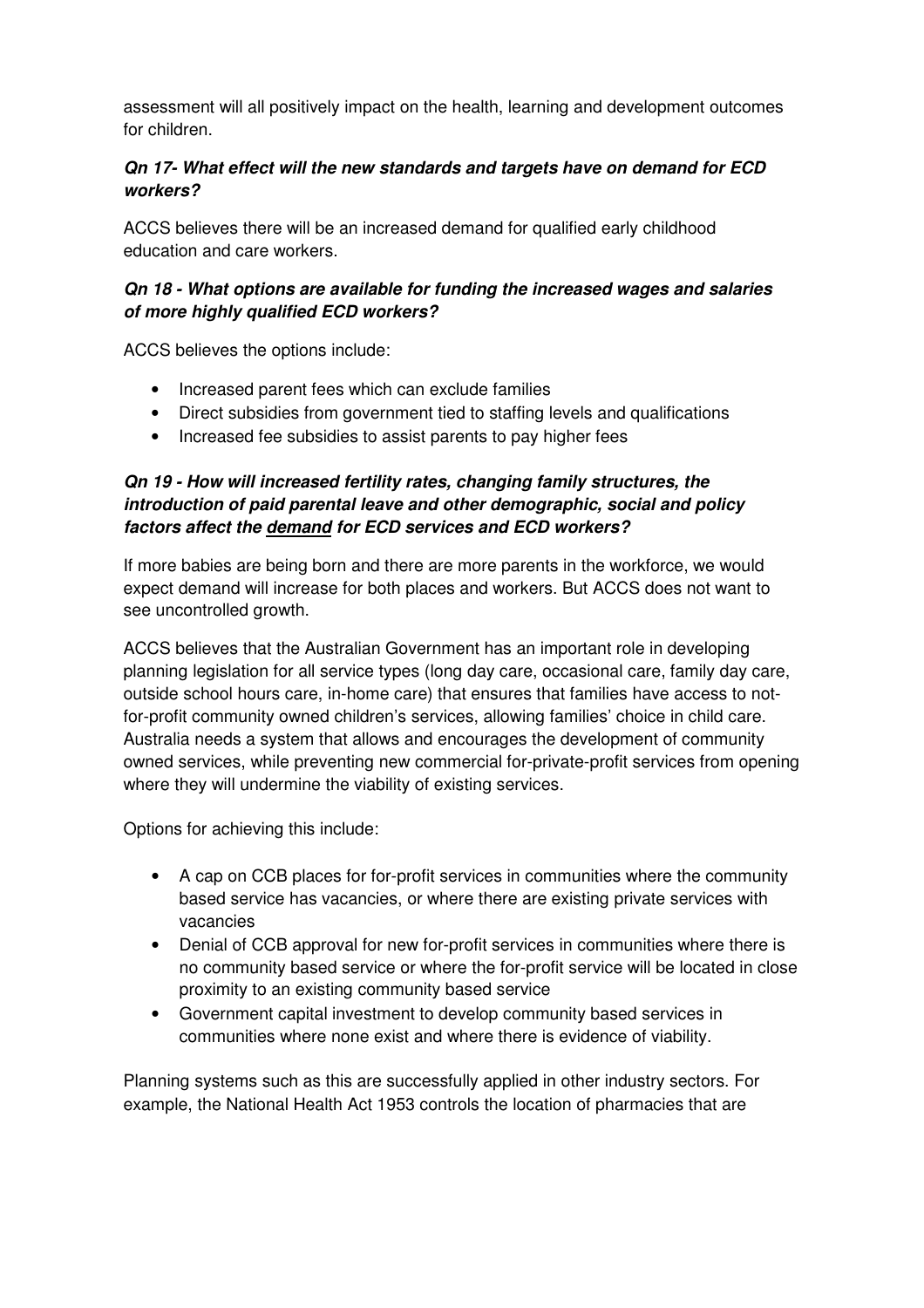approved to dispense pharmaceutical benefits, taking into account the distance from the nearest approved pharmacy and the resident population in the catchment area.

ACCS believes that the Federal Government could develop similar legislation in regard to approval of children's services for Child Care Benefit fee relief, which takes into account ownership and location.

ACCS goal is for Federal child care planning policy that will:

- Build Australian community capacity and empower families
- Retain, grow and strengthen the community based children's services sector
- Provide **all** Australian families with the choice to utilise not-for-profit community based children's services

(The full document outlining ACCS policy position on planning controls can be downloaded from the ACCS website www.ausccs.org.au).

It is possible that the introduction of a Paid Parental Leave scheme will result in fewer young babies being in early childhood education and care services, as it could be assumed that parents will stay at home with their babies longer**.** 

# **Supply of ECD workers**

# **Qn 20 - Do providers of ECD services have difficulties finding staff? If so, are these problems more pronounced in some ECD occupations or in some areas of Australia? Why is this the case?**

The ACCS survey results indicate that the higher the qualification required the more difficult it is to recruit staff in that category. Where a service employs a diploma and/or degree qualified educators, the majority of the time it is 'always difficult' to recruit in these categories (Attachment 1, table 1 and table 1a**)**.

Of the services that recruit directors, 61% of the responses indicated this was always difficult .

34% of respondents do not recruit unqualified early childhood assistants, while 51% of responses for services employing Certificate III staff found it sometimes difficult (Attachment 1, table 1a)

A small number of responses to the ACCS survey indicated that being located in a rural area offers more difficulties in recruiting staff ;

### '...there is a limited pool of qualified staff' (ACCS SurveyQuestion 6, response 13)

ACCS believes that other issues facing remote communities compound the problem of staff recruitment and retention eg housing availability.

The issues facing the early childhood education and care sector are covered well within the Workplace Research Centre research roundtable briefing paper. This describes 'skill atrophy' in the child care sector - 'Low wages, work intensification and negative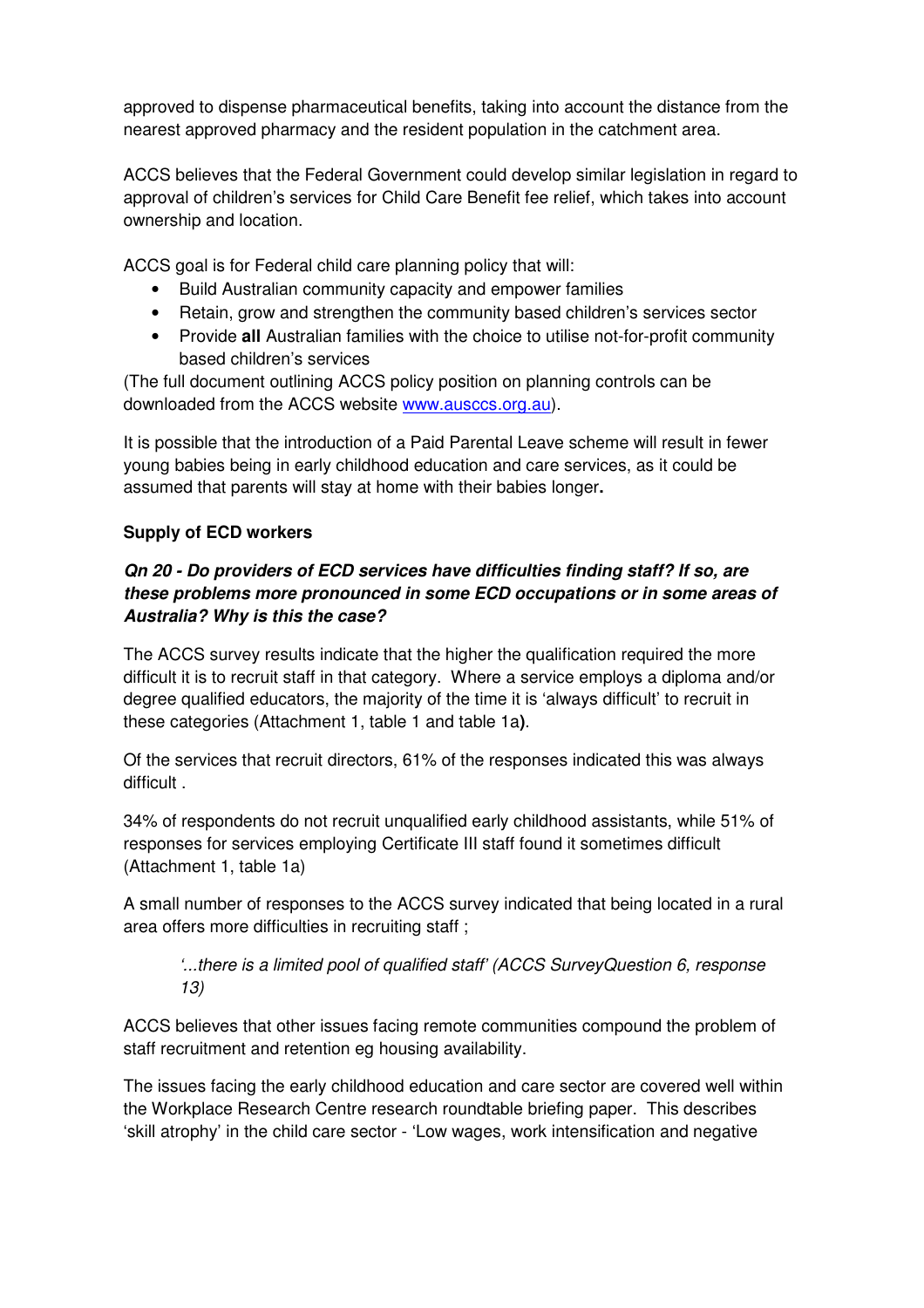perceptions of the quality of work offered are issues of significant concern to the sustainability to the sector. These problems have flow on effects in the form of high turnover, resulting in the casualisation of the workforce, skills shortages and a consequent lack of focus and investment on skill development. This has become a self perpetuating cycle' (Workplace Research Centre 2010; p4)

The paper goes on to say 'although there is a high incidence of turnover in the sector, it should be noted that the child care sector workforce is also characterised by a small group of long term workers who remain committed to their employment in spite of the low pay and poor working conditions. This has been referred to by Simms (2006) as the 'exploitation of vocational passion' (cited in Bretherton, 2010) from (Workplace Research Centre 2010; p4).

### **Qn 21 - How much of the shortage is caused by low wages or wage differentials? Are there other factors (such as working hours or conditions) that are important in attracting staff to the sector?**

The survey of ACCS members revealed that low wages are a significant factor in difficulties filling positions. 60% of respondents indicated this is often or always significant. Wage differentials were only sometimes significant. (Attachment 1, Table 2).

One respondent commented that;

'the workload and expectations far outweigh the pay' (ACCS survey question 6, number 4)

The lack of suitable skills and qualifications of applicants is another area which most respondents agree is 'always' or 'often' a significant barrier to recruitment.

One of the respondents wrote;

'As a newly integrated service we are also looking for staff with experience in working as part of a team… this is often difficult to find, and is certainly lacking in much of the training offered to students' (ACCS survey question 6, number 3)

This is an issue ACCS believes will be of increasing importance with the policy focus shifting to the integration of services to ensure a holistic approach to early childhood education and care.

### **Staff retention and turnover**

### **Qn 22 - To what extent are ECEC, child health and family support services experiencing staff retention issues? Are there examples of effective staff retention strategies in the ECD sector? How might such strategies be replicated throughout Australia?**

The ACCS survey asked whether services experience difficulty retaining staff for more than 12 months ranging from unqualified Early Childhood Assistants to Directors (refer to Attachment 1, Table 3 and Table 3a).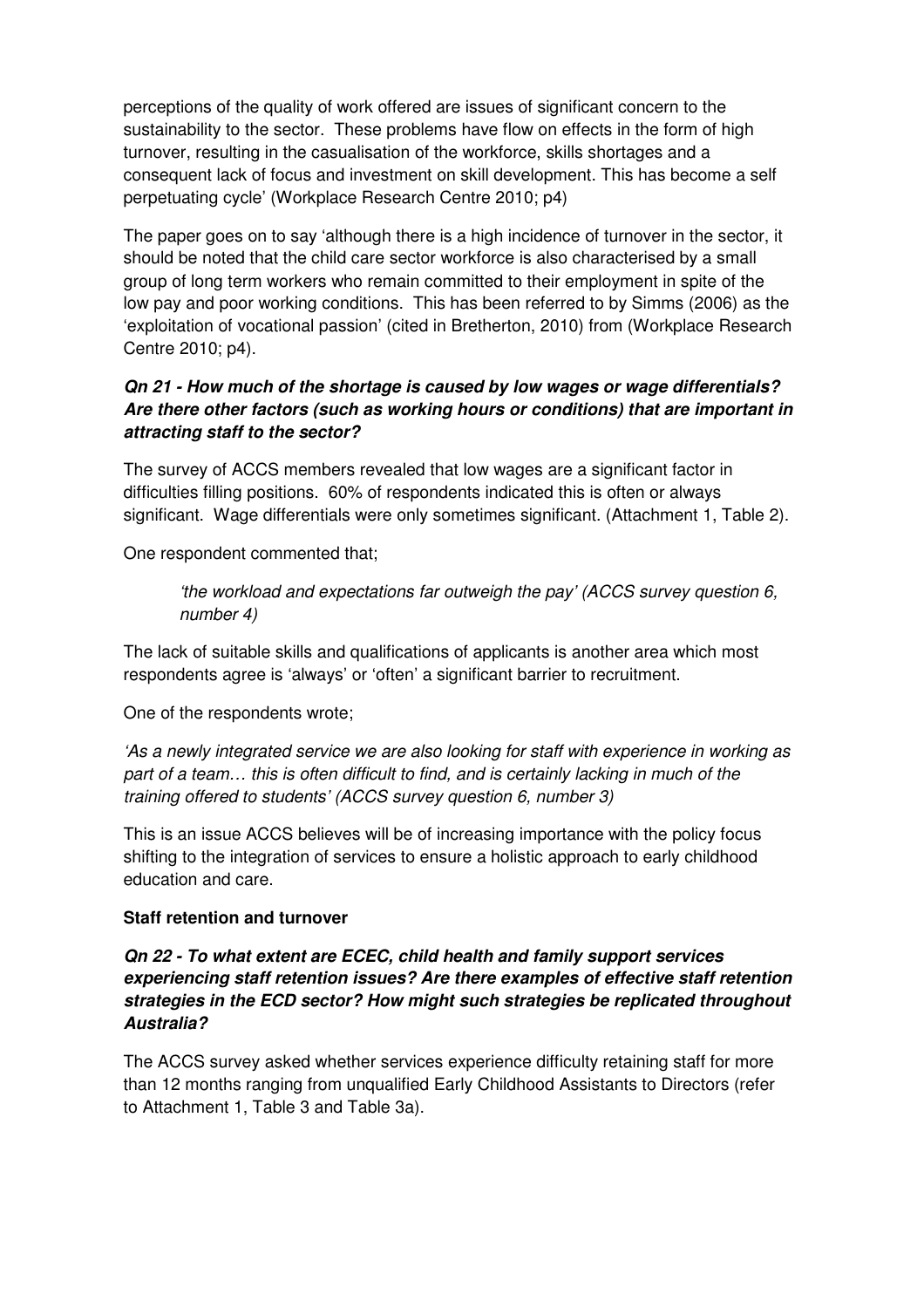The results show that of the services which employ Certificate III Child Care Assistants a clear majority of services (68%) have 'no difficulty' in retaining this category of staff (Attachment 1, Table 3a)

Half of the respondents have no difficulty in retaining Diploma Qualified Educators, with nearly half of the responses indicating that Diploma Qualified Educators are 'sometimes' or 'always difficult' to retain.

58% of respondents that employ Degree Qualified Teachers find this category of staff 'sometimes' or 'always' difficult to retain, which is greater than the percentage of services that have 'no difficulty' retaining a Degree Qualified Teacher (42%).

On the question of effective staff retention strategies, the Workplace Research Centre in Sydney released a briefing paper in 2010 looking at innovative responses by employers to address the 'low skill – low wage nexus' (Workplace Research Centre 2010, p5).

There were 6 strategies used by best practice employers to develop skilled labour and these were;

1 – Lift the economic and social value of work

2- Use of stable employment structures as part of a wider strategy to reduce staff turnover

3 – Clarify customer need, and use this to rally staff development

4 - Create opportunities for professionals to mobilise in order to lay the foundation for reconstruction of core skills in the sector

5 – Expand options for funding, but with a view to lifting quality in service and quality of employment

6 – Harness the enthusiasm of workers to engage in training.

(taken from Workplace Research Centre 2010, pp6-7)

The ACCS Survey asked what strategies were used to retain staff (Attachment 1, Table 4). Funded Professional Development, Above Award Pay and Additional Planning Time were all nominated by the respondents as a strategy 'always' used to retain staff. On the other end of the scale, Additional Leave was responded to as a strategy 'Never' used to retain staff. In the qualitative responses some respondents indicated they use family friendly policies and 'flexibility' as a strategy to retain staff, and a few services said they offer rostered days off (RDO's) to retain staff.

### **Qn 23 - How might these be replicated throughout Australia?**

More funding on the supply side of early childhood education and care  $-$  ie direct government funding of services tied to demonstrated effectiveness in staff recruitment and retention. This sits better with the COAG reforms which are aimed at increasing quality rather than the past policies of demand side economics.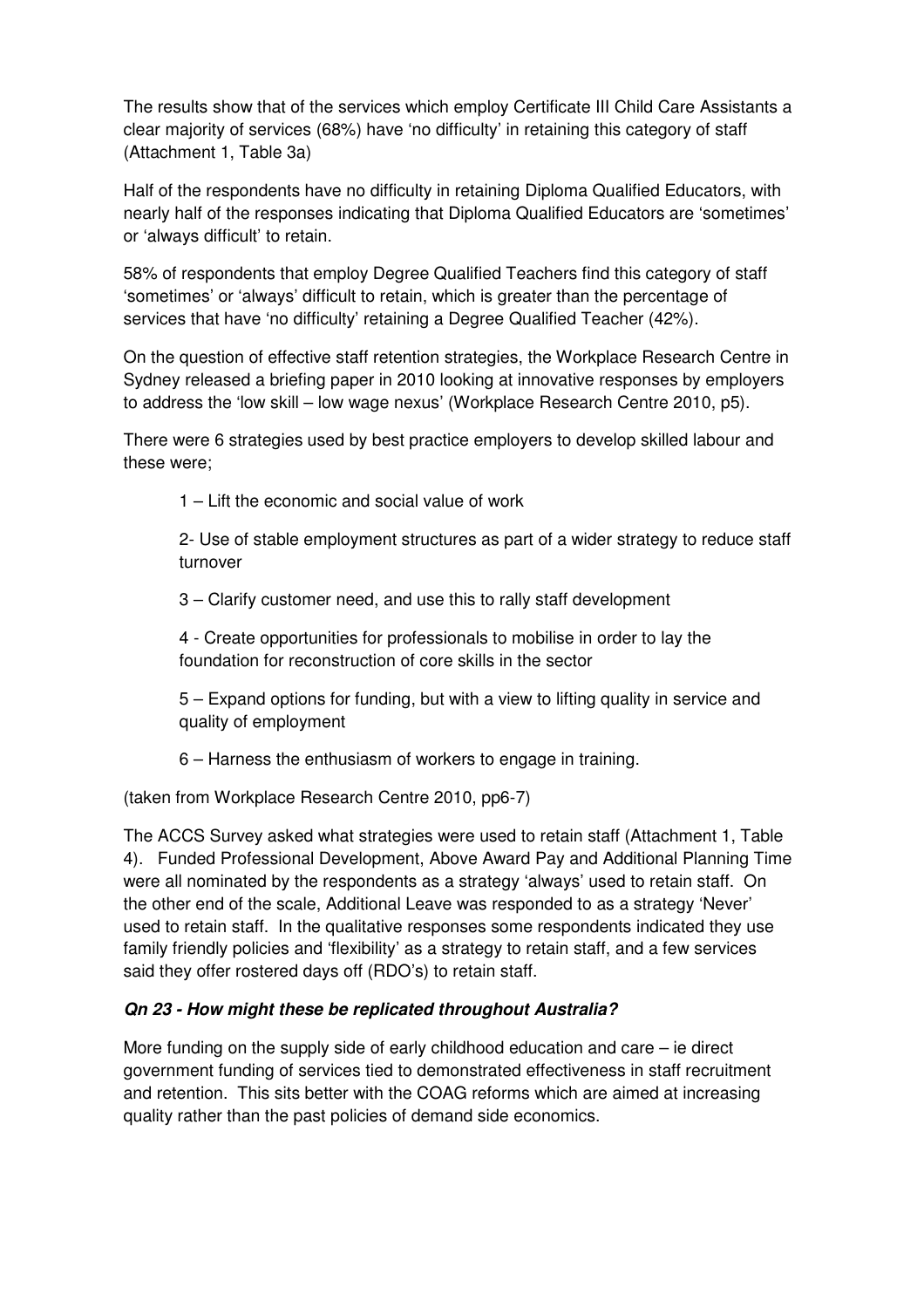#### **Pay and conditions**

### **Qn 24 - What are the key factors influencing an individual's decision to work in the ECD sector? Do these vary for different ECD occupations?**

Given the diversity of individuals working in the sector, the answer to this question remains mostly speculative. However, in speculating, it can be assumed that the notion of 'care' plays a role in the reason why people work in the early childhood education and care sector.

This is being increasingly revealed as a problematic term. As Dina Bowman presented at a Brotherhood of St Laurence policy symposium in Melbourne in October 2010, there is an increasing awareness of the need to better understand 'the interrelationship of economy and society. The market is embedded in society, but too often this is recast so that the social is considered as secondary to the economy'.

This results in an 'undervaluation of care' which 'has implications across the life course, in private and public spheres, in families, communities and the labour market' (Bodsworth, E; Summary of the BSL Symposium 'Care, Social Inclusion and Citizenship' 25 October 2010).

Under question 20 ACCS referred to the 'exploitation of vocational passion' and it is an issue that can be partially attributed to the sector not being highly unionised – or at least not as well unionised as the school/education sector, where anecdotal evidence suggests many early childhood education and care workers go to earn 'higher wages and have better working conditions' (Workplace Research Centre 2010, p4).

# **Qn 25 - Why are ECD workers paid less than those working in related sectors? Are the wages and salaries for workers in different ECD occupations appropriate, given the skills and qualifications required? If not, how might this best be addressed?**

The early childhood education and care sector is not highly unionised.

ACCS believes the wages and salaries of different workers are not always appropriate – CCC (ACCS Victoria) is aware of a service in which a degree qualified teacher, with an additional degree, works in a room with 3 and four year olds and is paid \$23.70 per hour, whereas her colleague – also a teacher – works in a Kindergarten room and is paid \$32 per hour although both work at the same service. This is a serious discrepancy in wages.

ACCS would support one award covering all levels of qualifications for early childhood education and care professionals.

### **Regulatory burden**

**Qn 26 - Does the regulatory burden have a significant impact on attracting or retaining staff in the ECD sector? Do you expect recently announced reforms to make a material difference to the regulatory burden facing ECD workers? What more could be done to reduce the regulatory burden?**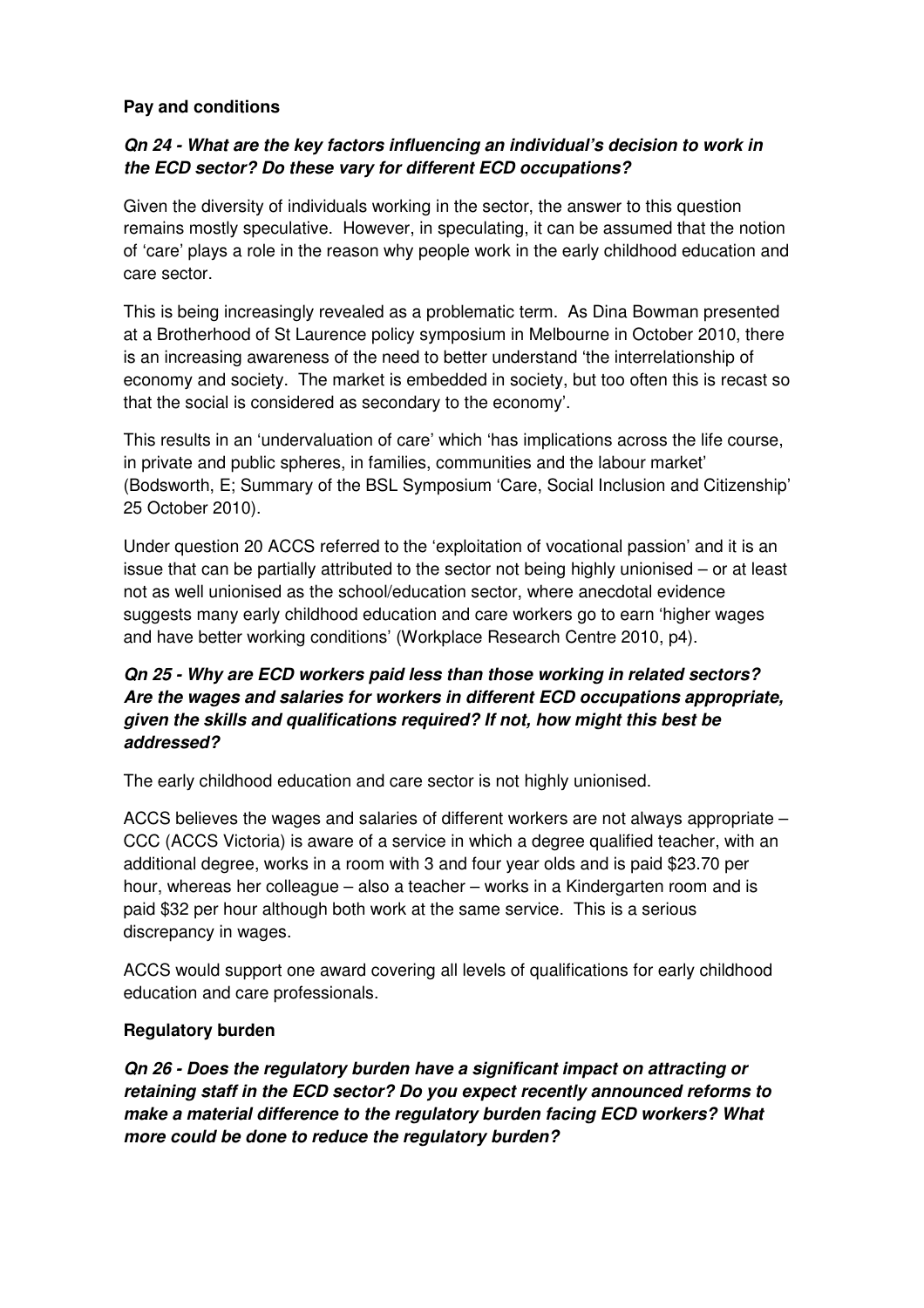The ACCS survey showed most respondents found the burden on staff of meeting regulations significant. (Attachment 1,Table 2). However less than half found it 'often' or 'always' significant and other factors were much more significant in making it difficult to fill positions.

ACCS believes that focussing on a reduction of regulatory burden is problematic. Regulation is an important requirement to ensure the safety and well being of children in services and this should not be compromised. Effort to ease difficulties in recruitment is better directed to improving training and wages.

ACCS believes there is an issue with the level of reporting where there are multiple funding sources. A practical example is from a small remote multi-purpose children's service that receives state and federal funding. The service is required to provide separately audited reports to each government agency at two different times of the year, reporting the same information in differing formats. This small service must pay for two separate externally audited reports to meet its regulatory obligations. ACCS believes a simple solution would be to review all regulatory reports required by different government departments and streamline these into a common report provided to all government funding agencies**.** 

#### **Qualifications and career pathways**

### **Getting started in the ECD workforce**

# **Qn 27 - How appropriate are the qualifications required for entry into various ECD occupations? Do differences in qualification requirements restrict workers' ability to move between jurisdictions or ECD sectors?**

The majority of respondents to the ACCS survey indicate that the Diploma for Educators and Degree for Teachers are 'highly appropriate' for entry into various early childhood education and care occupations (Attachment 1, table 5). However a significant number see these qualifications as only 'somewhat appropriate' and more than 10% believe the early childhood degree for teachers is 'not appropriate'.

The Certificate III for Assistants attracted the most critical responses with most seeing it as 'not' or only 'somewhat appropriate'. One respondent commenting;

'It is my belief that the Cert III should no longer be available and that all staff be minimum Dip training. However I also believe the Dip should be upgraded to a 3 year course!' (Response 8, question 9 ACCS Survey)

This however was not universally agreed, as shown by another comment;

'I feel there is a real benefit to both centre and individuals for the centre to be able to take on and support one unqualified trainee (to be counted in the ratios) not to be seen as cheap labour, but as offering a pathway for [people] who's learning style is on the job, practical experience based, with strong mentoring and guidance from experienced staff' (Response 4, question 9 ACCS Survey).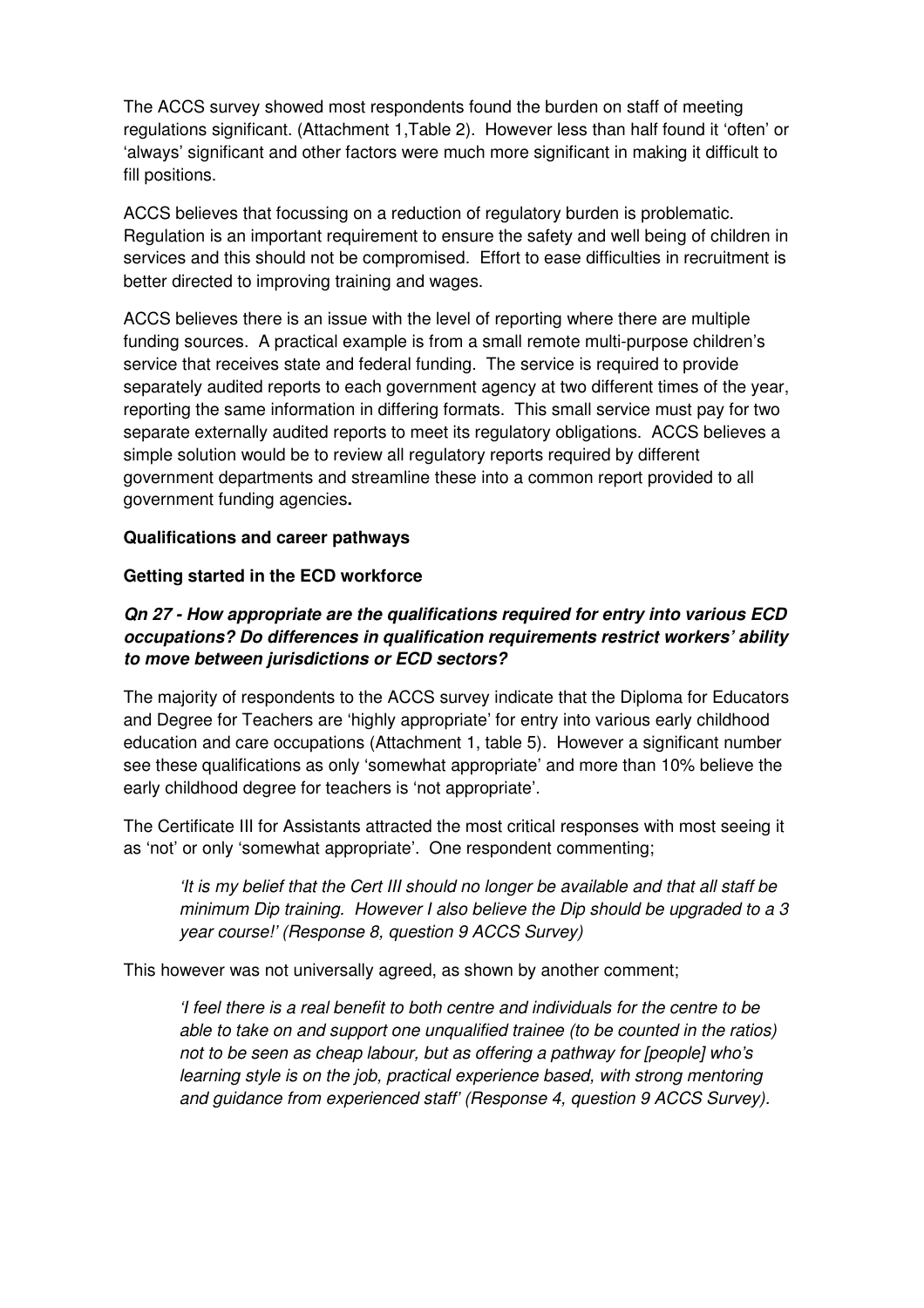ACCS believes that high quality is built on a culture of continuous skill development and therefore there should be support for staff at all qualification levels – including the entry level Certificate III - to upgrade.

Restrictions across jurisdictions should be reduced through a nationally regulated system.

# **Qn 28 - Do newly-qualified ECD workers have the necessary skills and attributes to be effective in the workplace?**

The majority of respondents to the ACCS survey believed that Newly Qualified Certificate III assistants, Newly Qualified Diploma Qualified Educator and Newly Qualified Degree Qualified Teachers 'sometimes have necessary skills' to be effective in the workplace (Attachment 1, Table 6).

A number of themes arose from the comments including the importance of on the job experience and variations in the training institutions from which the qualification obtained.

One response refers to the construction of the courses and the importance of ensuring courses are practical as well as theoretical;

'it depends on how they completed their qualification. Courses that offer more hands on contact hours with children and more placement opportunities produce higher quality staff' (Response 18, question 10 ACCS Survey)

This comment highlights the fundamental difference between vocational training resulting in Certificate III or Diploma provided through Registered Training Organisations (RTOs) and professional qualifications – undergraduate and higher degrees - obtained through universities. ACCS believes theoretical components of courses are important to underpin the practical skills.

ACCS has concerns about the range of quality in the recognition of prior learning (RPL) processes and courses provided by training providers.

# **Qn 29 - To what extent are qualification requirements a barrier to entering the ECD sector? How could any such barriers be overcome? Do people from Indigenous and CALD backgrounds face particular barriers to obtaining entry-level ECD qualifications?**

ACCS believes that the skill/supply gap in early childhood education and care are in part explained by 'the inherent separation between VET and higher education systems, with an apparent absence of strategy of how to merge the two' (Workplace Research Centre 2010, p5).

ACCS cannot comment on the second part of this question.

# **Career pathways and professional development**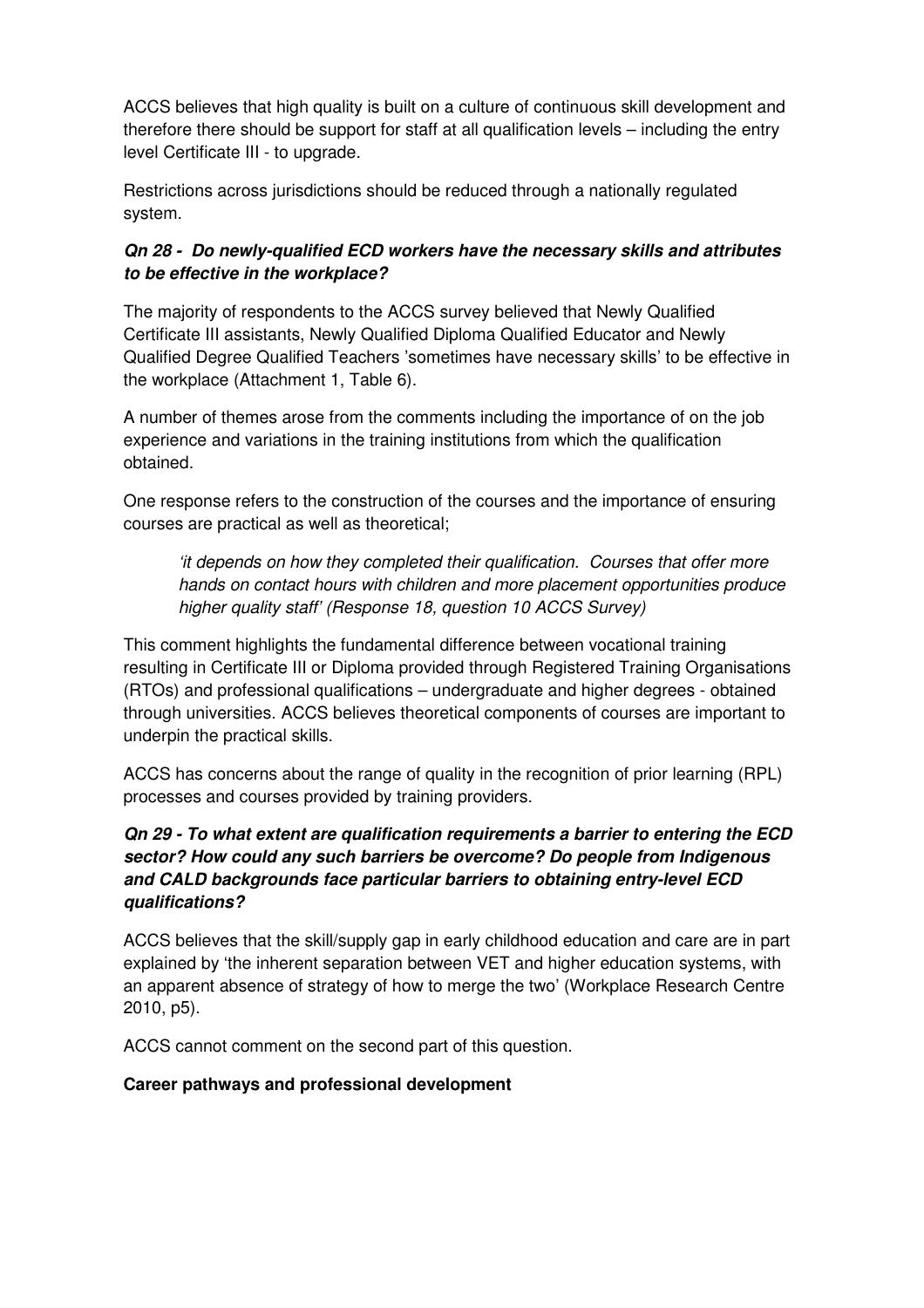## **Qn 30 - Are workers who obtain additional skills and qualifications sufficiently rewarded? Is expertise sufficiently recognised and valued? How could opportunities for career progression within the ECD sector be enhanced?**

Qualitative responses from the ACCS survey indicate that many respondents are able to offer sufficient reward to workers (ACCS Survey 2010, question 12).

Examples of how sufficient reward is offered to workers who obtain additional skills and qualifications included wage increases, days off, and professional development opportunities including study leave.

The key reason services do not offer sufficient reward is a lack of funds.

Services value and recognise the expertise of educators (ACCS Survey question 13), in practical ways such as through increased pay and planning time, through open communication on skills acquired and through providing celebratory functions when possible and appropriate.

'Verbal appreciation and celebration of innovative and excellent ideas. We have a paid discussion group which encourages sharing ideas, and recognises individual effort. Parent feedback (they know good quality when they see it) always passed on. Committee appreciation – social events, bonuses etc. Mutual support, management publicises professionalism of educators, and uses appropriate education based terms in publications' (Response 23, question 13, ACCS Survey)

This strategy shows respect for educators, and demonstrates a culture within the service which values the professional role of educators.

Conversely on the question of what holds services back from recognising and valuing expertise further, the key responses were the challenges of the hours in the Outside School Hours Care (OSHC) sector and money.

On the question of how could career progression within the ECEC sector be enhanced, responses pointed to better pay and conditions – including the proposal;

'All staff in the ECEC sector paid under ONE award' (Response 48, question 15, ACCS Survey 2010)

This points to another barrier – there are very limited career pathways that actively encourage a highly qualified person to stay working face to face with children in an early childhood education and care service. No modern award recognises qualifications higher than an undergraduate degree.

Other responses included support for study through affordable courses and covering staff undertaking professional development, and integrated services offering an opportunity for career progression.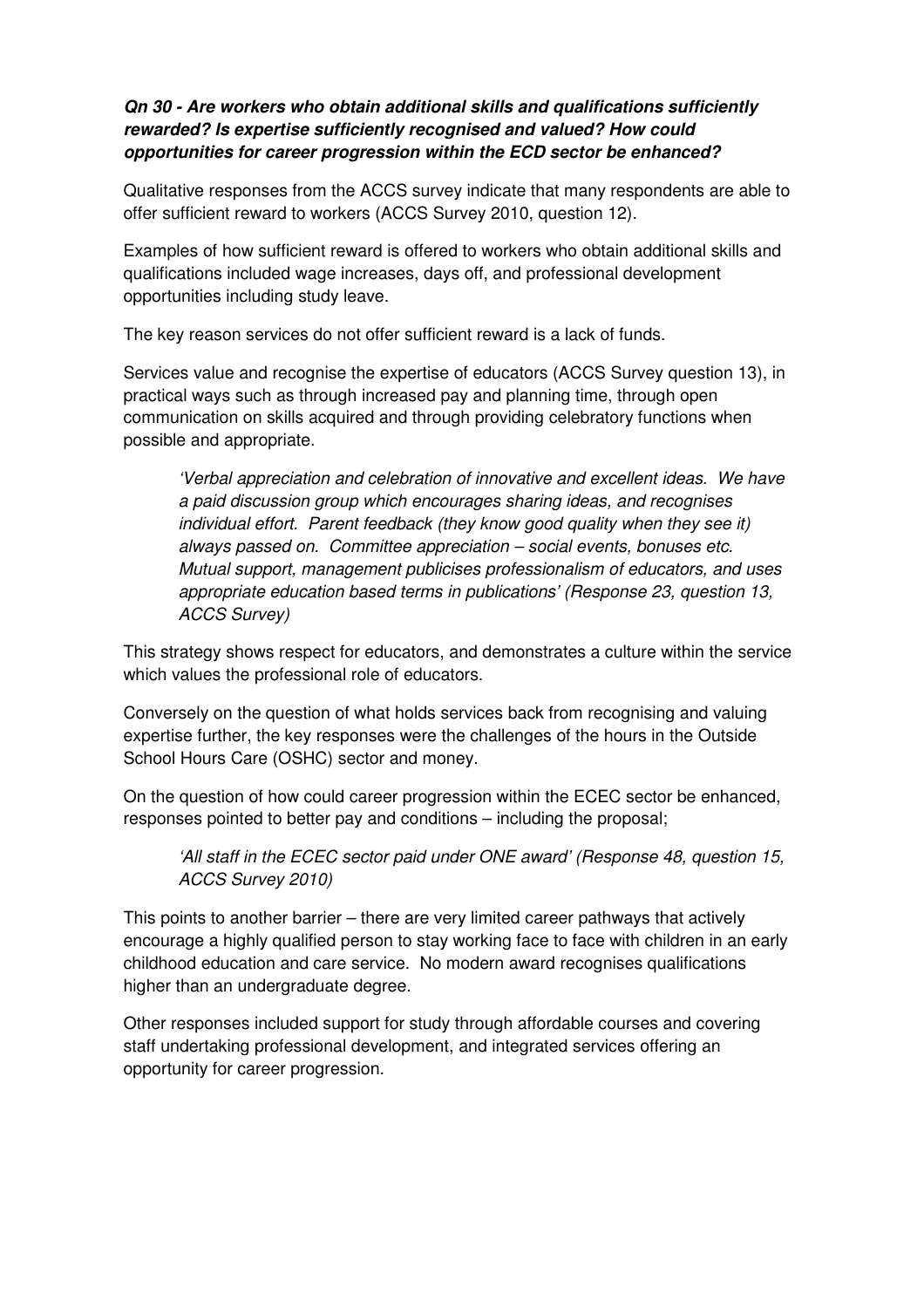# **Qn 31 - Are in-service training and professional development programs meeting workforce development needs? Are there barriers to ECD staff accessing training and development programs? If so, how could such barriers be overcome?**

Staff working in rural and remote children's services face additional challenges accessing training and development programs. These additional challenges include not having a peer or mentor in a geographically close location, often needing to undertake study externally or with no or limited face to face interactions, lack of easy access to study and library resources, and computer download speed and capacity in some rural and remote regions.

Successful models exist such as Contact Inc NSW has recently completed trialling a rural and remote mentor program assisting staff working in these services to continue to study relevant children's services qualifications. At the end of 2010 no mentored students had dropped out of the program which is an indication of success.

Further information on professional development programs may be available from the Professional Support Coordinator Alliance.

### **Professional status of the ECD workforce**

# **Qn 32 - Do you consider professional status to be an issue for the ECD workforce? What factors determine professional status in the sector? How might a change in status be achieved? What would be the effects of such a change?**

The overwhelming majority of respondents to the ACCS Survey (93%) consider community recognition of professional status to be an issue for the early childhood education and care workforce (Attachment 1, table 7).

Respondents acknowledge that regulations, frameworks and increased qualification requirements will have a positive impact on the professional status of the workforce. Multiple responses refer to media playing a role in the perception of professional status and the value of more positive media representation and more reporting on the beneficial aspects of early childhood education and care – including the benefits of the new regulatory frameworks - to enhance community understanding.

Respondents identified the perception of the 'care' role as holding the sector back as well as the lack of funding for children's services to perform their important role – here is one response that covers most of the issues;

'Community culture Low wages Government policies – not putting the funds behind the programs Poorly qualified staff' (Response 46, Question 18, ACCS Survey 2010)

Change is needed to be on many levels – in building the self perception of educators in early childhood education and care services, building public awareness of the critical importance of learning in the first three years of life**,** improving the industrial conditions in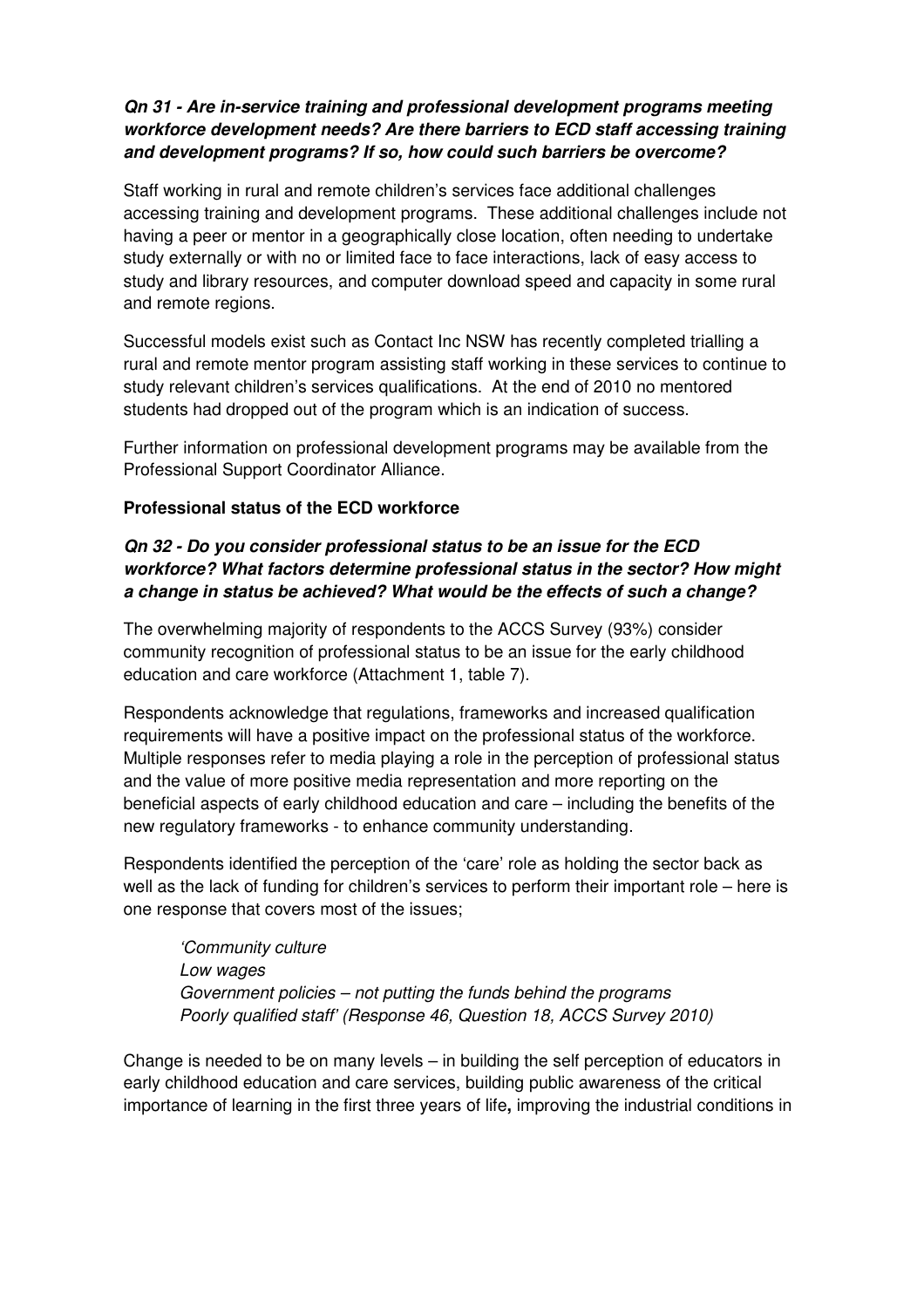the sector, strengthening government support for early childhood education and care through funding and a continued commitment to building the quality of the system.

International research indicates that the effects of these changes will result in 'longer term benefits through consistently better school performance, increased school retention, increased higher education participation, decreased anti-social behaviours, and a later start to parenting' (Campbell et al., 2002 in Elliot, A. 2006; p24).

## **Future supply of ECD workers**

# **Qn 33 - Will the supply of qualified ECD workers expand sufficiently to meet COAG's objectives? How might the training of additional workers be funded?**

The supply of qualified early childhood education and care workers can expand sufficiently if all levels of government invest in workforce initiatives such as those funded by the Victorian Government in recent years. ACCS refers the Commission to the Department of Early Childhood Education and Care website for more information on these strategies http://www.education.vic.gov.au/default.htm

# **Quality of training courses and providers**

# **Qn 34 - Are training providers and courses of sufficient quality to meet the needs of the ECD sector?**

ACCS has significant concerns about the variable quality of training providers both in VET and higher education courses.

62% of respondents to the ACCS survey report that early childhood education and care training courses are only 'sometimes' of sufficient quality to meet the services needs in delivering early childhood education and care services (Attachment 1, Table 8). 18% of respondents said the early childhood education and care training courses were not meeting the service's needs.

### **Qn 35 - What can be done to ensure that there is an adequate supply of skilled trainers to meet future increases in demand for training?**

ACCS does not have a comment on this question**.** 

# **Productivity of the ECD workforce**

# **Qn 36 - What is the scope for productivity improvements in the ECD sector?**

The question of productivity improvement is interesting in the context of early childhood education and care. Increasing productivity cannot simply mean increasing the number of children in a service as low ratios children to staff are a component of high quality (EPPE 2004; p28). The Workplace Research Centre suggest what productivity means in the context of early childhood education and care.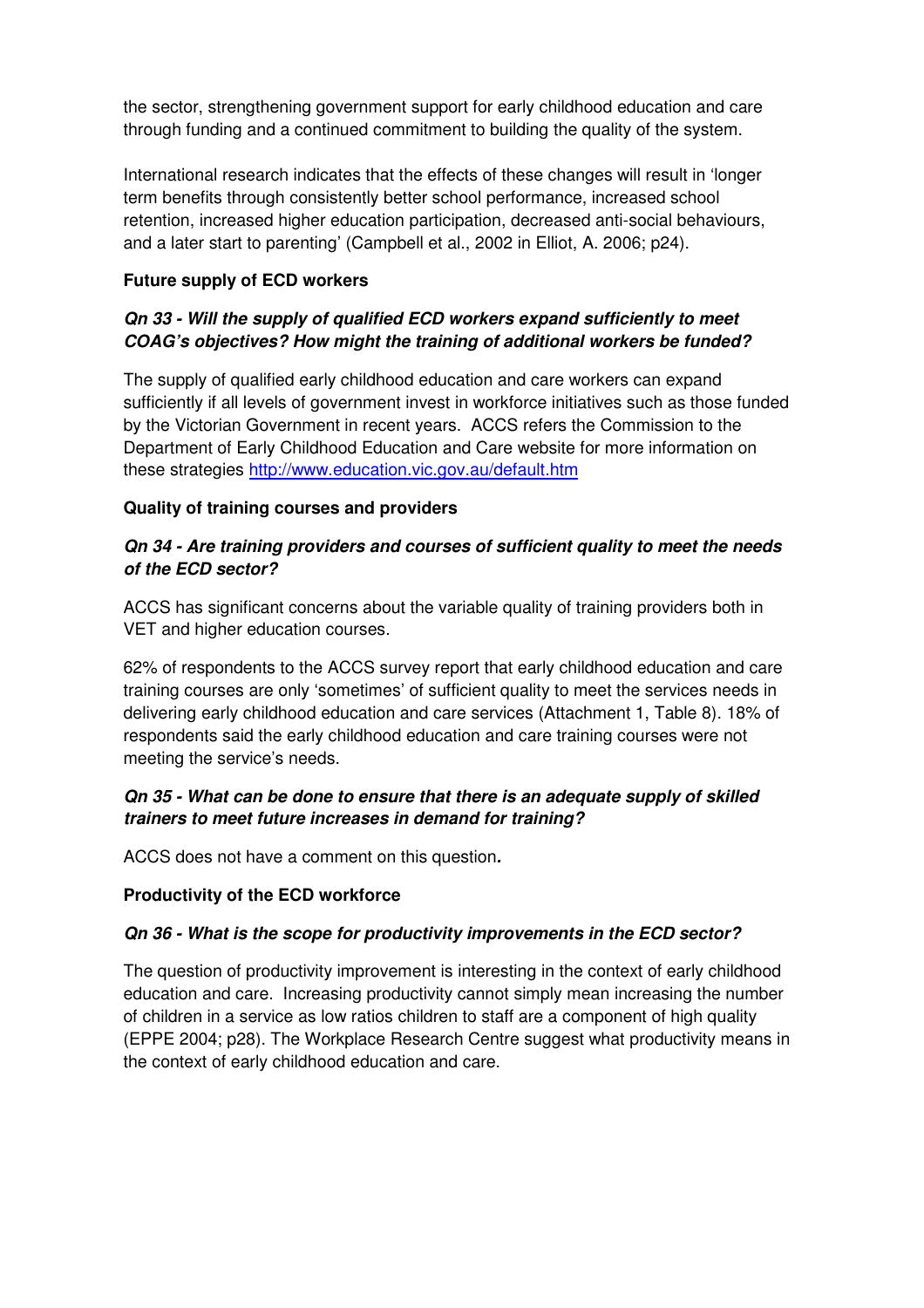'...Productivity is embedded in the interactions between worker and child and obtaining high quality outcomes for children. High productivity is defined in terms of quality of care which is widely recognised to include:

- Continuity of employment, enabling consistency of care and providing for skill development over a longer term period
- Commitment to offer lower child:staff ratios than required by the statutory minimum
- A service philosophy that combines care and education
- Employers supporting further staff development' (Workplace Research Centre 2010 pp 5-6)

Therefore increasing productivity is linked to increasing the quality of early childhood education and care, which the current Council of Australian Governments (COAG) reforms are designed to ensure.

Productivity improvements can be achieved be ensuring every children's service provides high quality education and care so no opportunity is missed for supporting the learning and development of every child participating in an early childhood education and care service.

### **Workforce planning**

### **Qn 37 - Have initiatives to increase the supply of ECD workers been effective?**

The Victorian Government has successfully invested in initiatives such as financial support to attract more people to the early childhood education and care workforce and support skill upgrades, investing to increase networking and professional learning and investing in leadership capacity through customised leadership programs through the Bastow Institute. More information is available from the Department of Education and Early Childhood Development (DEECD) 'Improving Victoria's Early Childhood Workforce' document which is available online

http://www.education.vic.gov.au/researchinnovation/resources/workforce.htm

The ACCS survey asked whether services were aware of any government initiatives to increase the supply of early childhood education and care workers and although 74% of responses indicate that they are aware of government initiatives (Attachment 1,Table 9), 54% of respondents were 'unsure' if the initiatives have been effective (Attachment 1, Table 10).

26% of respondents said the Government initiatives were effective (Attachment 1, Table 10) with the most effective being those based on financial support to undertake courses and fee exemptions for training.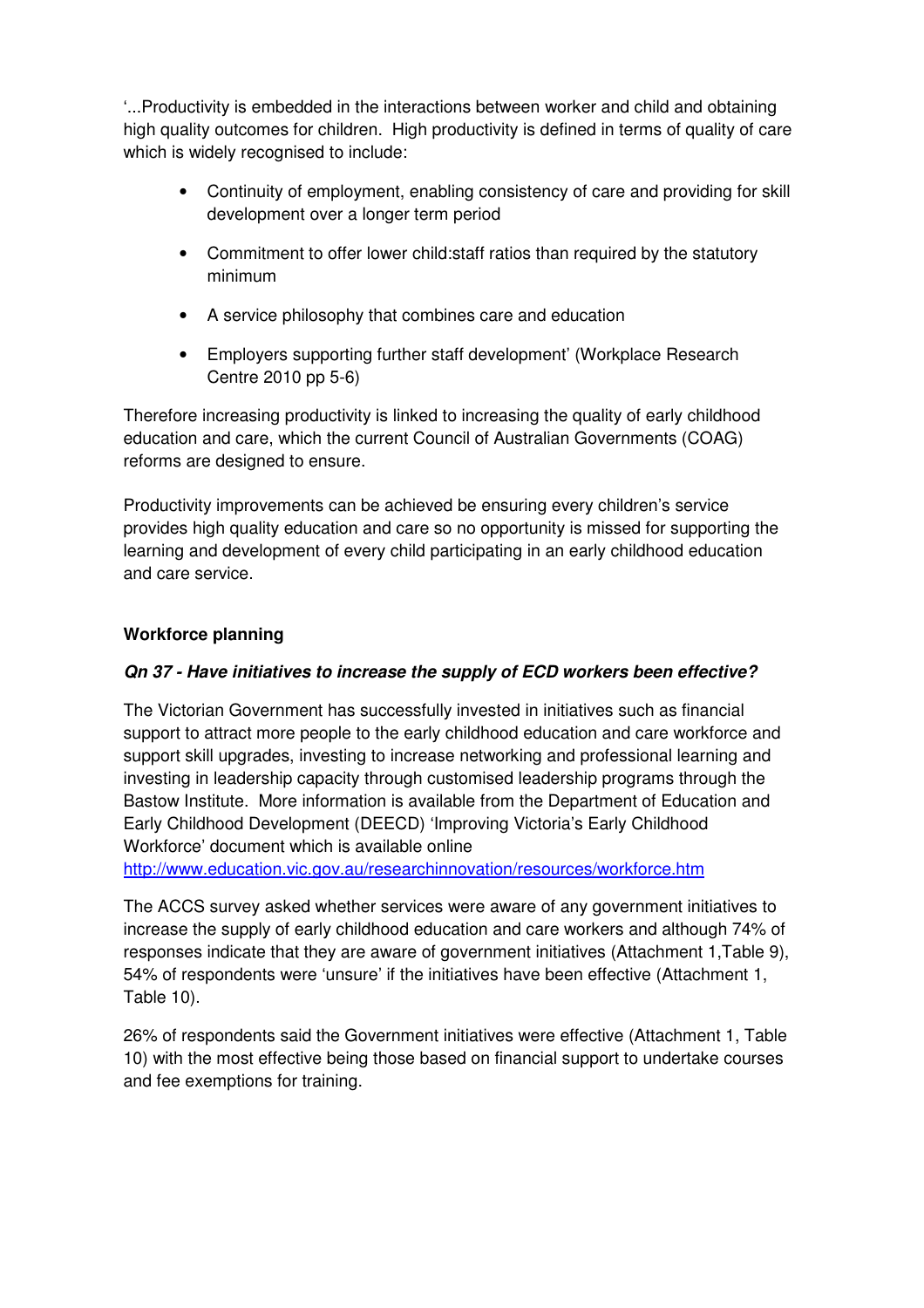Suggestions for new initiatives that would help increase the supply of early childhood education and care workers included fee exemptions as well as Recognition of Prior Learning (RPL). Two responses indicated that reforms shouldn't be only about supply;

'it's about quality as well' (Response 2, Question 22 ACCS Survey)

With another respondent suggesting;

'Limit the amount of training providers – so that a quality qualification is being handed out' (Response 43, Question 22 ACCS Survey)

# **Qn 38 - Will the workers who are required to upgrade their qualifications do so, or will they leave the ECD sector?**

The ACCS survey responses were mixed on this question, although many responses indicate that staff within a service have either started to upgrade qualifications or will stay and upgrade;

'the right type of educators will upgrade their qualification – those that are passionate about their work. The others may not, but perhaps this is not such a bad thing in the long run.. It may make it more difficult to recruit qualified educators though' (Response 34, Question 23 ACCS Survey)

However ACCS believes it is not wise to build the future of the early childhood education and care system on the back of altruism from passionate staff members. Wages and conditions were identified by survey respondents as a reason why people would leave, including the lack of reward in wages for upgrading qualifications.

### **Integration of ECD services**

## **Qn 39 - What are the implications for the ECD workforce, in terms of skill-mix requirements and work practices, from integrating or co-locating ECD services? Is there scope for the development of a generalised ECD workforce or a pool of specialised integrated services managers?**

ACCS responses to Questions 3 and 21 address the topic of integrated services. Responses to the ACCS survey refer to the need for staff in integrated centres to be 'team players' and able to work with other professions in a different way than in a dedicated early childhood education and care service.

Survey responses also identify that integrated services offer an opportunity for career progression that is not otherwise available.

There is a common misperception that co-ordinators of services which make up the mix of child and family services can simply extend their normal role to support the development of new ways of governing, managing and delivering services and engaging the community in an integrated setting. Experience has shown that the skills of leading this kind of fundamental culture change are very different to those required to coordinate a child care service, or a maternal and child health service for example. Further the workload associated with creating new models is significant and cannot be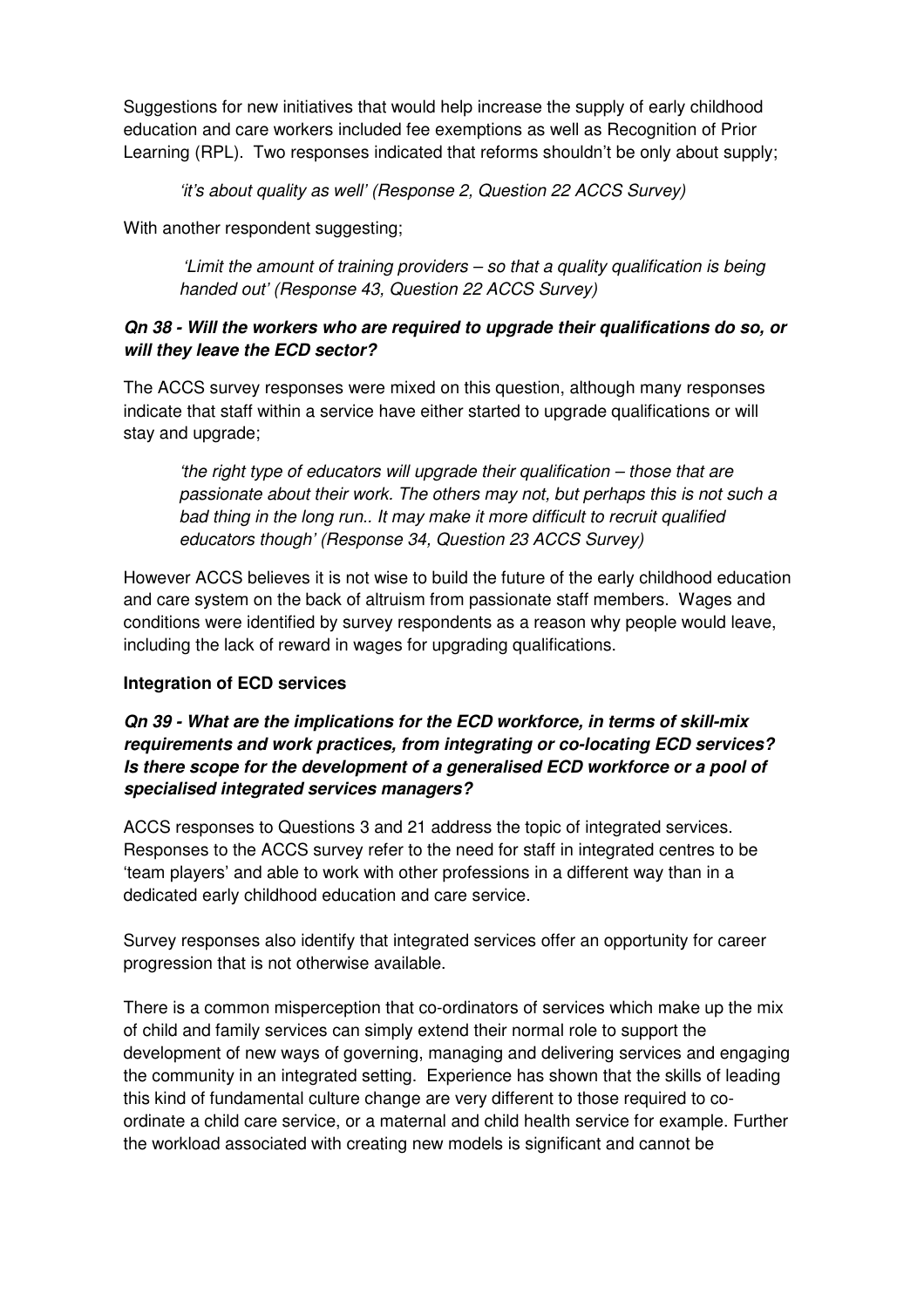successfully managed on top of the busy and demanding role of co-ordinating components of the service (Community Child Care Budget Submission 2010 -11).

A specialised integrated services manager position would greatly enhance the capacity of specialists within an integrated service to work in an integrated way.

# **Qn 40 - In the context of increasing integration of ECD services, does the involvement of multiple unions and professional associations affect the capacity for innovation and flexibility in the ECD workforce?**

ACCS does not have a comment on this question.

#### **Demographic, social and policy changes**

### **Qn 41 - How will the ageing of the population, the introduction of paid parental leave, and other demographic, social and policy changes affect the supply of ECD workers?**

Contemporary Australian society provides many challenges to the early childhood education and care workforce – 'research suggests that the field is becoming increasingly complex and as a result Moore (2005) argued that "services no longer meet the needs of young children and families as effectively as they once did" (McDonald 2010; p1).

This supports an argument for ensuring 'post qualification development and training for professionals' to ensure services can respond to the changing needs of families and children (McDonald 2010).

Responses to the ACCS survey suggest that the requirement to upgrade qualifications may result in mature employees leaving the sector;

> 'some of our staff will upgrade. Older staff would rather retire' (Response 7, Question 23 ACCS Survey)

Another survey response articulated a problem that underpins many of the issues facing contemporary society – a past built on 'male breadwinning' (Brennan 2009 p 11). When answering the question of how career progression could be enhanced;

'Being fully integrated into the school education system, with career paths, respect and recognition going both ways. This is unlikely to happen as long as early childhood is constrained by being a secondary industry, dependent on other women's wages for survival (ie we are limited in our ability to charge a fee that would allow wages that truly recognise the skill level of our staff) Response 21, Question 15 ACCS Survey

This refers to the idea of 'women's work' and the low value placed thereon. As Brennan notes (2009) 'Mothers are far less likely to be employed than fathers, much less likely to work full time and more likely to be engaged in casual work' (2009; p5).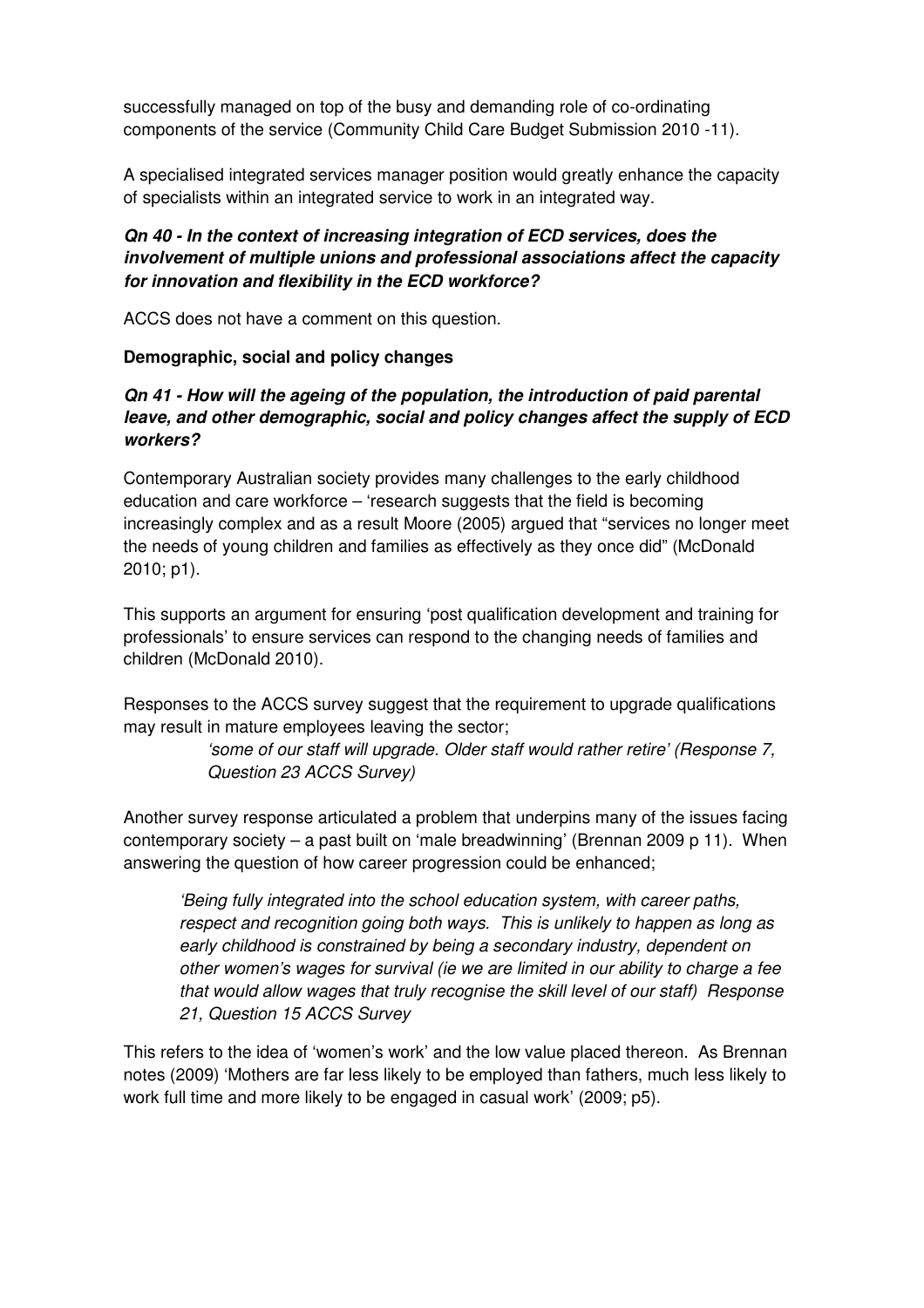#### **ECD workforce for Indigenous children**

### **Qn 42 - What skills must ECD workers have in order to provide effective services to Indigenous children? Do all ECD workers who work with Indigenous children have these skills? Given the challenges faced by many services for Indigenous children, how appropriate are the remuneration and conditions for workers in those services?**

ACCS refers the Productivity Commission to Aboriginal and Torres Strait Islander Organisations for advice on this question.

## **Qn 43 - What strategies are being used to attract ECD workers from Indigenous communities and to build Indigenous workforce capability? How effective are these strategies?**

The Commonwealth Department of Education, Employment and Workplace Relations (DEEWR) funds Indigenous Professional Support Units in each State and Territory for a range of early childhood initiatives. More information is available from the DEEWR website http://www.deewr.gov.au/Indigenous/EarlyChildhood/Pages/default.aspx

#### **ECD workforce for children with additional needs**

# **Qn 44 - Do ECD workers have the skills to provide effective services to all the children who they regularly work with, including those with disabilities and other special needs and from CALD or low SES backgrounds? What additional skills or support might they require in order to do so?**

A majority of respondents to the ACCS survey (54%) believe that early childhood development workers have the skills to provide effective services to all children (Attachment 1, Table 11). 39% felt that staff 'sometimes' have the skills required, whereas only 6% of respondents believe staff do not have the skills to provide effective services to all children.

Suggestions for additional skills and support include ongoing professional development, and increased focus on these topics in pre-service training courses.

This commitment to ongoing professional development to build the skills of early childhood education and care professionals is supported by the Australian Institute of Family Studies Communities and Families Clearinghouse Australia practice sheet 'Building the capacity of professionals through post-qualification training and development' (McDonald, 2010).

### **Qn 45- To what extent are workers from CALD backgrounds represented in the ECD sector?**

ACCS does not have a comment on this question.

# **Qn 46 - How appropriate are the remuneration and conditions for ECD workers for children with additional needs?**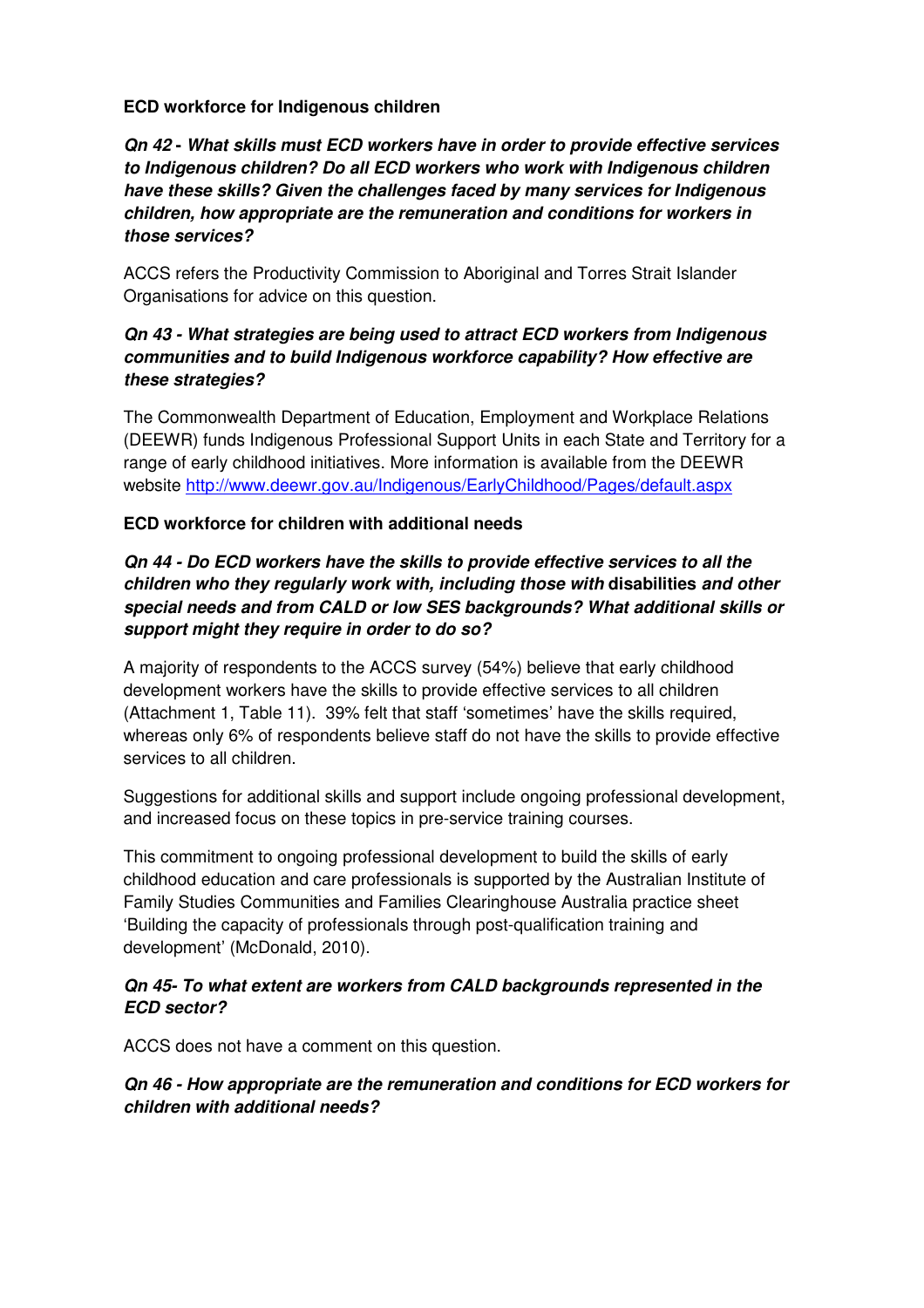ACCS does not have a comment on this question.

### **Qn 47 - Are there particular workforce issues for early childhood intervention workers? Is the expertise of such workers sufficiently recognised and valued? Are there career paths that enable early childhood intervention workers to remain within the ECD sector?**

ACCS does not have a comment on this question.

#### **Lessons from other sectors and other countries**

### **Qn 48 - What lessons can be learnt from the ECD sectors in other countries or from other sectors within Australia? What are some of the caveats that need to be taken into account when making comparisons across countries or across sectors?**

ACCS believes some industrial lessons can be learnt from the education sector, where there is a highly unionised workforce which has won significant improvements in status and standing reflected in improved wages and conditions.

It is useful to look at countries that are doing well in early childhood education and carethe Nordic countries have been identified as leaders. However there are differences to the Australian context - Nordic societies 'have clear views about childhood, gender equality and the responsibility of the state to support the education of citizens from the cradle to the grave. Their early childhood services are focussed on child development. Access to quality services is guaranteed by law, and participation of parents is encouraged, not least in the area of infant care, where parental leave is remunerated to a level that allows real parental choice' (Bennett 2001).

Nordic countries invest more in early childhood education and care than Australia does. An article on the UNICEF report 'The Children Left Behind' released in November 2010 reveals 'Australia is faring below the average of other developing countries in areas of early childhood development, youth suicide and levels of basic immunisation' (UNICEF 2010).

'The league table of 27 OECD countries shows that Australia spends one-quarter of the amount that the leading country, Finland, spends on early childhood education...

If these problems are not addressed they are going to have an effect on a sustainable social and economic well-being in the future' (UNICEF 2010).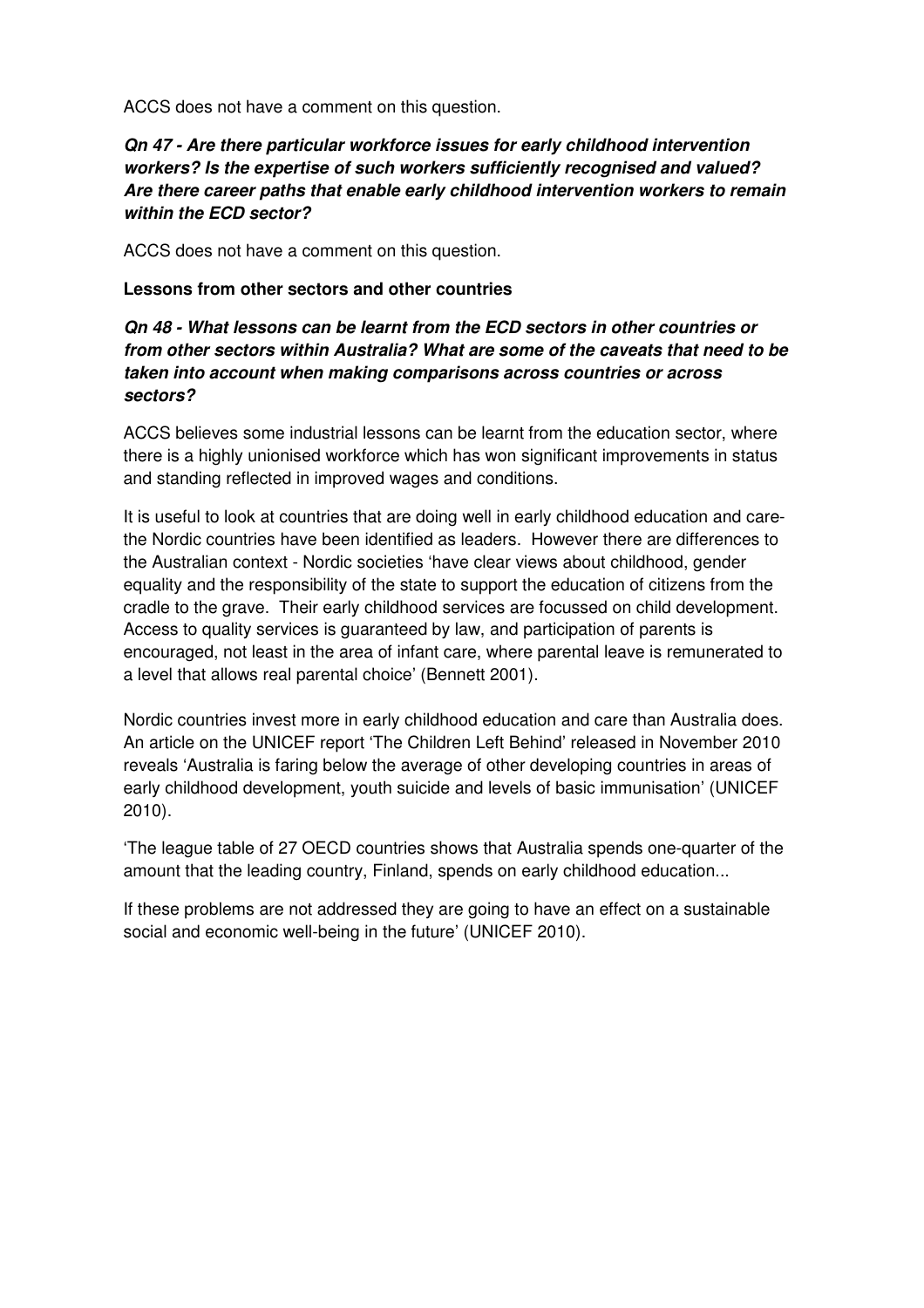#### **REFERENCES**

Bennett, J (2001) 'ECEC Policies in European Countries' available online www.waece.org/biblioteca/pdfs/d192.pdf

Bodsworth, E (25 October 2010) Brotherhood of St Laurence Care, Social Inclusion and Citizenship Symposium Summary Report, online http://www.bsl.org.au/Research-and-Publications/Research-and-Policy-Centre/Research-events.aspx

Bowman, D (25 October 2010) Brotherhood of St Laurence Care, Social Inclusion and Citizenship Symposium Summary Report, online http://www.bsl.org.au/Research-and-Publications/Research-and-Policy-Centre/Research-events.aspx

Brennan D, 'The difficult birth of paid maternity leave in Australia' in Kamerman S and Moss, P (2009) (Eds) The Politics of Parental Leave, Policy Press

Campbell et al., 2002 'Early childhood education: Young adult outcomes from the Abecedarian Project' 'in Elliott, A (2006) *ECE: Pathways to Quality and Equity for all* Children, ACER, Camberwell.

Community Child Care (2007) A Very Empowering Feeling – Family Experiences of Community Owned Children's Services in the 21<sup>st</sup> Century, Produced by Community Child Care Association of Victoria online http://www.cccinc.org.au/what\_is.htm

Community Child Care (10 July 2009) CCC Submission to Australian Treasury Inquiry into Creeping Acquisitions, online http://www.cccinc.org.au/content.cfm?content=20

Community Child Care (12 Dec 2009) Public Consultation on 2010–11 Budget Priorities CCC Submission online http://www.cccinc.org.au/content.cfm?content=20

DEEWR (2008) 2006 Australian Government Census of Chilkd Care Services – Summary Booklet online

http://www.deewr.gov.au/EarlyChildhood/Resources/Pages/CensusofChildCareServices .aspx

Elliott, A (2006) ECE: Pathways to Quality and Equity for all Children, ACER, Camberwell.

EPPE (2004) The Effective Provision of Pre-School Education (EPPE) Project: Final Report A Longitudinal Study funded by the DfES online http://www.education.gov.uk/childrenandyoungpeople/earlylearningandchildcare/a00681 62/effective-provision-of-pre-school-education-eppe

McDonald, M (November 2010) 'Building the capacity of professionals through postqualification development and training' Communities and Families Clearinghouse Australia practice sheet, Australian Institute of Family Studies online: http://www.aifs.gov.au/cafca/